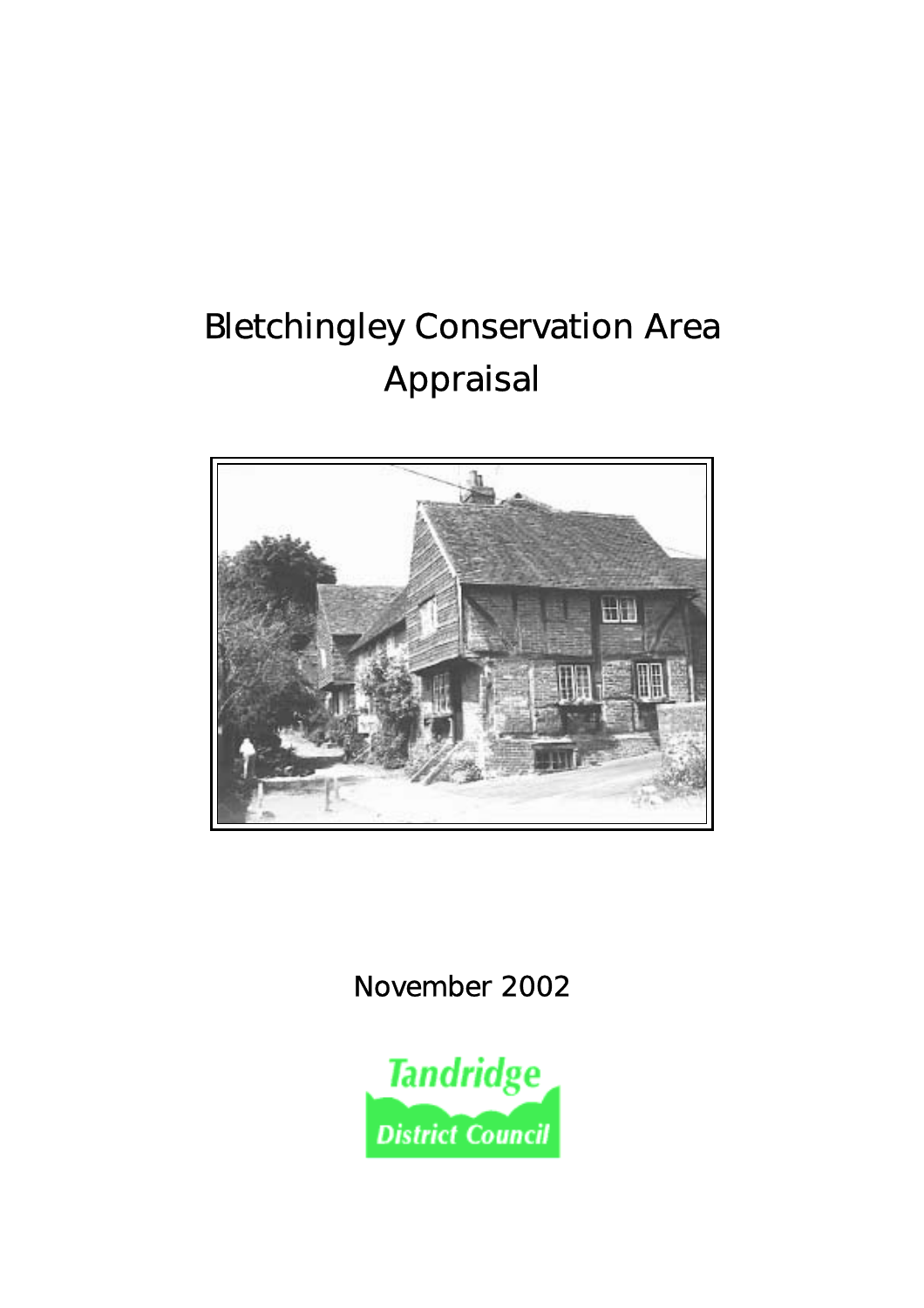#### Bletchingley Conservation Area Appraisal

### Contents Part 1: Background [1.1 What is a conservation area? 1](#page-2-0) 1.4 Purpose of appraisals and the set of the set of the set of the set of the set of the set of the set of the set of the set of the set of the set of the set of the set of the set of the set of the set of the set of the s Part 2: Bletchingley Conservation Area [2.1 Location and geography 2](#page-3-0) 2.12 The Conservation Area **4** Page No. [2.4 Origins and development of the settlement 2](#page-3-0)

#### Part 3: Townscape Analysis

| 3.1                       | Background                                 | 6  |
|---------------------------|--------------------------------------------|----|
| 3.2                       | Approaches                                 | 6  |
| 3.19                      | Village centre                             | 12 |
| 3.44                      | Land south of village centre               | 21 |
| 3.46                      | The 'back path'                            | 21 |
| 3.48                      | Surface materials in the conservation area | 22 |
| 3.51                      | Street furniture and highway signage       | 23 |
| Part 4: Defining Features |                                            | 24 |
| Part 5: Future Action     |                                            | 30 |
|                           |                                            |    |

- [Part 6: Statement of Consultation 33](#page-34-0)
- Figure 1 OS map showing Green Belt Settlement boundary Figure 2 – OS map showing Conservation Area boundary Figure 3 – Extract from Rocques Map (1770) Figure 4 – Extract from Clayton Estates Map (1760) Figure 5 – Map of village (1869) Appendix 1 – References/bibliography

Majesty's Stationery Office, Crown Copyright. Unauthorised reproduction infringes Crown Copyright and may lead<br>to prosecution or civil proceedings. The plans in this document are based on Ordnance Survey mapping with the permission of the Controller of Her

 Directorate of Environmental Protection Tandridge District Council Council Offices Station Road East November 2002 Oxted Surrey RH8 0BT Price £1.50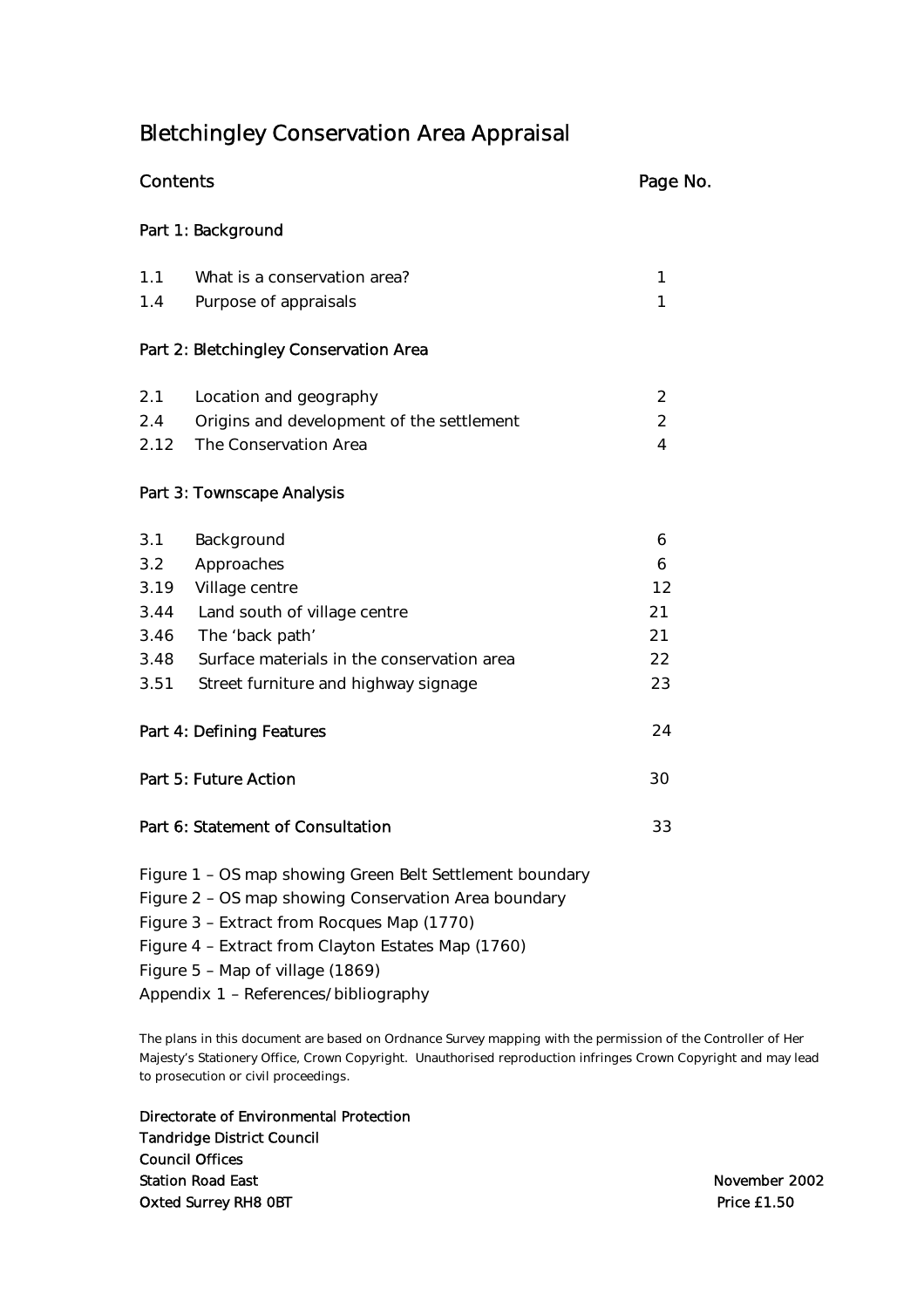#### <span id="page-2-0"></span>Part1: Background

#### What is a Conservation Area?

- 1.1 Conservation areas were first designated as a result of the Civic Amenities Act 1967. They are defined in the legislation as "areas of special architectural or historic interest, the character or appearance of which it is desirable to preserve or enhance" (Planning (Listed Buildings and Conservation Areas) Act 1990: Section 69(1)(a)).
- 1.2 Designation gives the local planning authority greater control over extensions and demolition, the display of advertisements and works to trees. Special consideration has to be given to proposals for development or redevelopment within them, to ensure that the character or appearance of the conservation area is preserved or enhanced.
- 1.3 In most cases, however, conservation areas are living and working communities with both residential and commercial uses. The purpose of designation is not to stifle or prevent change and evolution, but to control it in such a way as to maintain and enhance character and local distinctiveness.

#### Purpose of Appraisals

- 1.4 Under the 1990 Act, local planning authorities are required from time to time to undertake a review of their conservation areas. This is to ensure that their designation and boundaries remain relevant, logical and defensible. As the number of designated areas steadily increases at a national level, the criteria and justification for designation are coming under greater scrutiny and challenge. It is therefore important for local authorities to have confidence in the continued relevance of their conservation areas, particularly those that have been in existence for a number of years.
- 1.5 Local authorities are advised by English Heritage to carry out appraisals that should identify the key features of the area and how they combine to give a place its particular character. By establishing what makes a place special and distinct, the local planning authority can more effectively ensure that change through development, or through other changes resulting from its own actions or those of other statutory authorities, do not undermine this character and can in fact enhance it.
- 1.6 As well as identifying the positive features of a place, an appraisal can also highlight areas where there is scope for improvement. This could be in terms of new development or redevelopment, or more small-scale improvements to, for example, the appearance of street furniture or signage. The results of appraisals can be used to help prioritise available resources for environmental enhancement. However, whilst this appraisal makes reference to potential areas for enhancement, its main aim is to provide guidance for use in the development control process. Future enhancement schemes could draw upon the information contained in this document, but the implementation of such schemes is not being sought directly through this appraisal.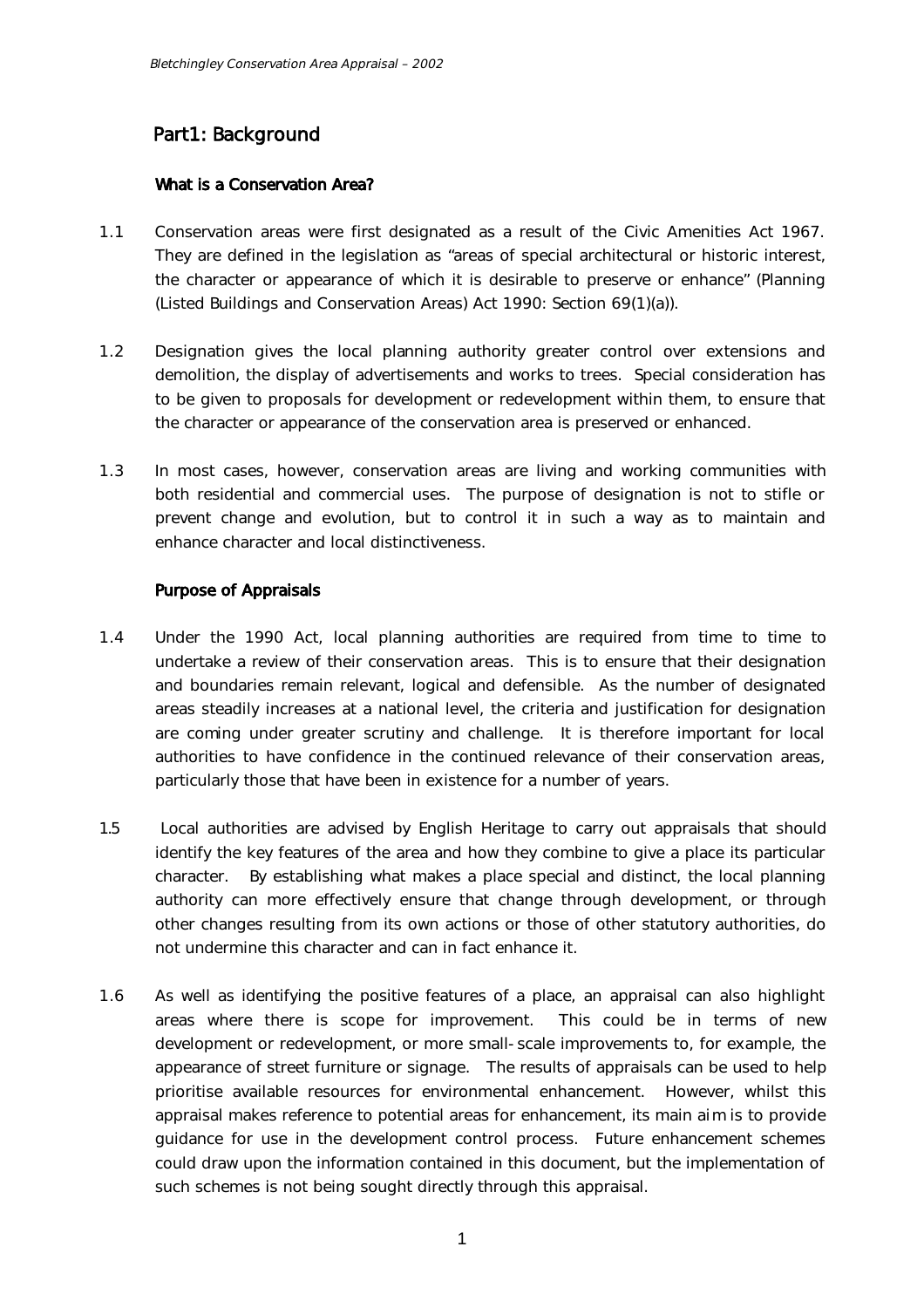#### <span id="page-3-0"></span>Part 2: Bletchingley Conservation Area

#### Location and geography

- 2.1 Bletchingley is a large village on the greensand ridge, to the south of the North Downs. the Outwood Lane/Church Lane junction. Inter and post war housing developments have extended the village to the east and west, though the tight linear form still endures in the historic core. In planning policy terms Bletchingley is a settlement within the The village centre straddles the main High Street (on the Reigate to Sevenoaks road now the A25) with the historic core centred around the wide former market place near to Green Belt, its boundary now preventing further outward expansion into the countryside that surrounds the village (see figure 1).
- $2.2$  There are a number of shops and services available in the village, though the range of goods available has radically altered reflecting changes in shopping and mobility influence on the character of the village centre. Despite this change, these and other The village has a total population of approximately 3000 (2858 in the 1991 census). patterns over the past three to four decades. The services offered are now of a more specialist nature (antique shops, designer clothes etc.) and this has a significant local businesses make a significant contribution to the character and vitality of the village.
- 2.3 The main road is also a dominant feature of the village with its high levels of traffic. The negative effects of this in terms of general amenity and safety are obvious. However, the village nonetheless owes its development to its location on this key east-west route.

#### Origins and development of the settlement

- 2.4 Bletchingley can first be traced in documentary sources as "Blachingelei" in Domesday (1086), though it probably has Saxon origins. For some 200 years following the Norman Conquest it was held by the de Clare family, whose castle was located at a strategic site on the edge of the greensand ridge, to the west of the village centre. Borough status development of Bletchingley, and the form in which it exists today, is a direct result of was granted sometime in the later  $12<sup>th</sup>$  or early  $13<sup>th</sup>$  century during a period of population growth and increasing commercialisation of the economy. The physical this early borough status.
- 2.5 Boroughs were created by the king or lords (such as the de Clares) to capitalise on the growing demand for trading centres to serve expanding settlements and their hinterlands. Land within boroughs was laid out in regular plots and let to burgagers for a money rent (as opposed to labour services which characterised the rural tenures of the feudal system) and the associated charter specified their various rights and privileges. These included the right to erect buildings and dispose of land and buildings without the lord's permission. Though the Bletchingley charter has not survived, it seems likely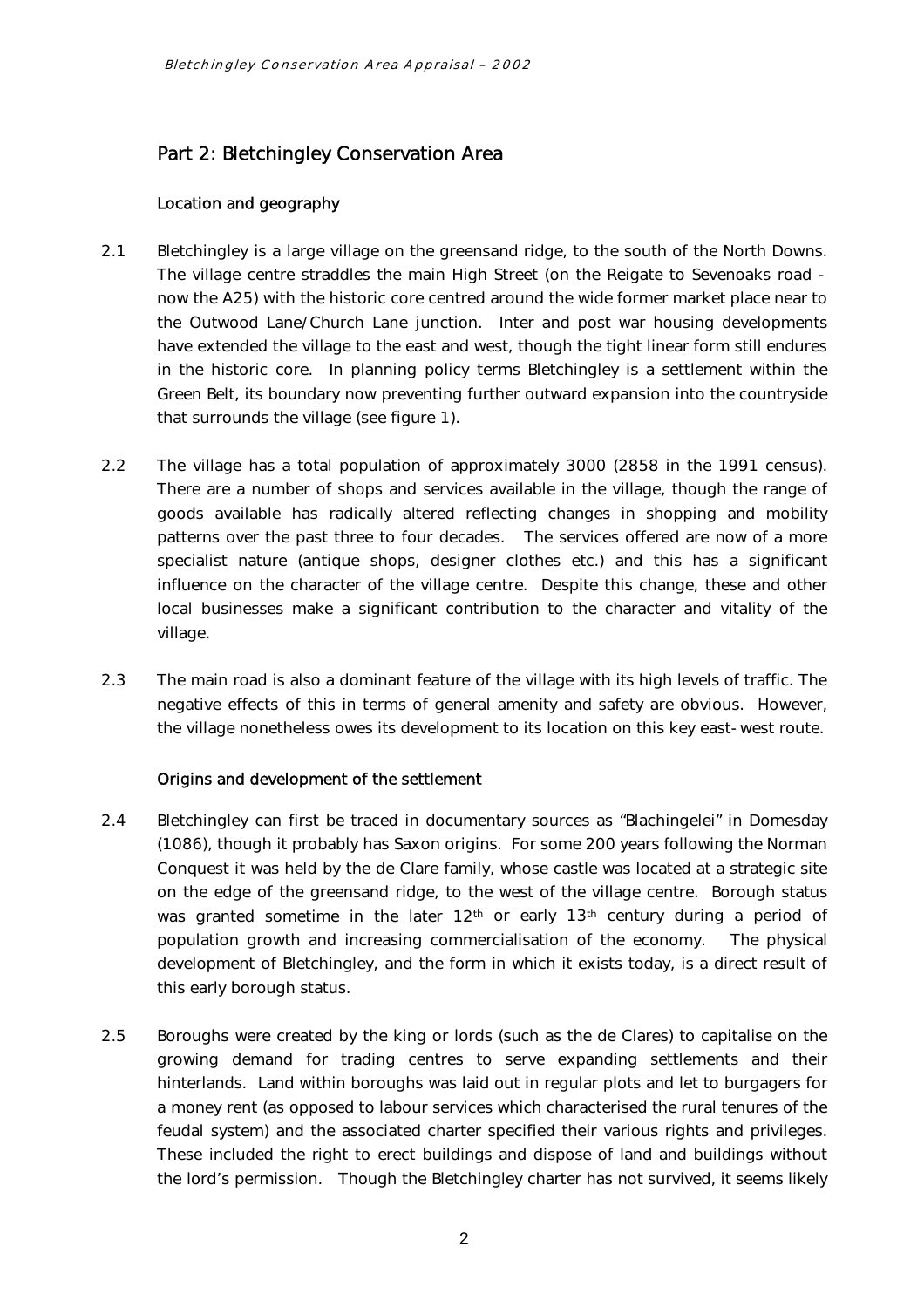that the regular appearance of plots, particularly on the north side of the High Street, dates from the time of the borough's foundation. Successive changes to the buildings occupying the frontages have clearly occurred over time, and some subdivision of plots has taken place, but the original layout of long, narrow plots remains clearly visible and is a significant feature of the conservation area. Stone walls still separate the plots for the length of their gardens in many cases.

- Whyte Harte Inn. Although the presence of the castle and the influential de Clare family ascendancy during this period, the market and burgage plots were laid out some distance away – probably on a flatter site than any closer to the castle. Bletchingley did not, however, flourish and fledge into a town that survived and expanded beyond this early medieval period. The de Clares had fallen out of royal favour in the mid 13th century and the castle was sacked in 1264. The market started to fail in the early 14th century, a process that may well have been accelerated by the reduction in population caused by the Black Death of 1348/49 and competition from neighbouring towns such 2.6 The market was a significant part of life in an early medieval town, and the market place developed in what is now the wide part of the High Street between Middle Row and the (plus associated household) were presumably the reason for Bletchingley's economic as Reigate.
- surviving buildings in Church Walk and the lower end of the High Street. Most appear to Row started as temporary market stalls, to be replaced by permanent structures. Many 2.7 Despite the failure of the market, there appears to have been residual prosperity in Bletchingley into the 15<sup>th</sup> and 16<sup>th</sup> centuries, the evidence being the quality of the have been domestic hall houses, though it is likely that at least one of these buildings had some non domestic, civic use. It is possible that the island of buildings in Middle of the buildings still present at the lower end of the High Street were in existence by the  $17<sup>th</sup>$  century though their rendered  $18<sup>th</sup>$  and  $19<sup>th</sup>$  century frontages in many cases disguise their late medieval origins.
- at the now demolished Bletchingley Palace to the north of the village, the only surviving part being the gatehouse. The site (Place Farm) is covered by a separate conservation area (Place Farm and Brewer Street). As a result of its borough status Bletchingley also 2.8 Bletchingley periodically had strong ties with the Crown, the most notable event being the residency of Anne of Cleves following her divorce from Henry VIII in 1541. She lived continued to return two Members of Parliament until the 1832 Reform Act when it was abolished as a 'rotten borough'.
- 2.9 Shortly after this abolition much of Bletchingley was sold at a public auction in 1835. lists occupiers and current use. It gives an unusually comprehensive picture of social The manor and town had changed hands numerous times since the  $12<sup>th</sup>$  century as political and more latterly personal fortunes had risen and fallen, but this event is significant because of the surviving documentation. The sale catalogue and associated plan detail the lots, and the buildings, land and other features that they contain. It also and economic activity and physical layout of the village in the early 19th century.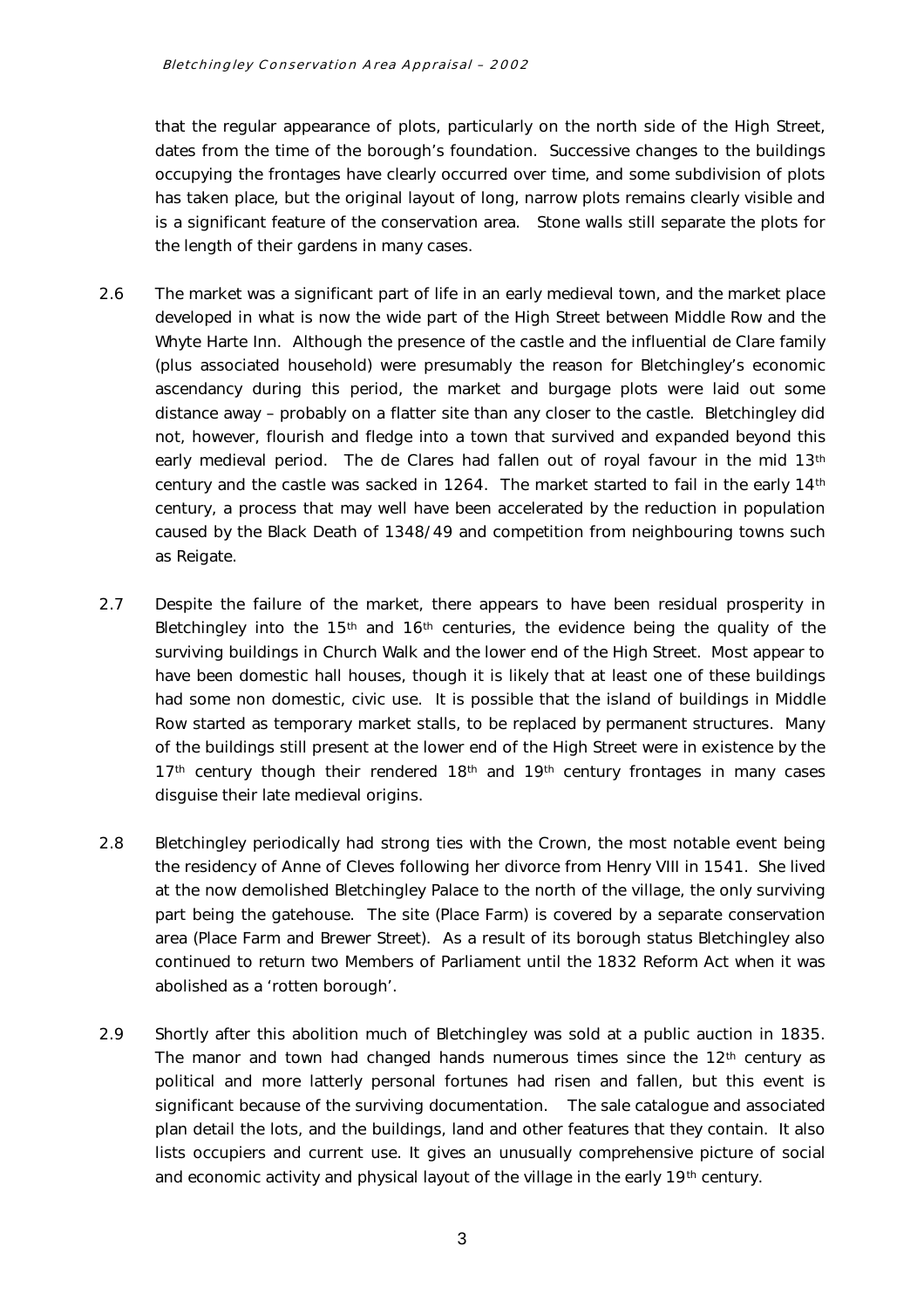- <span id="page-5-0"></span>2.10 Development during the 19th and 20th centuries has extended the village to the east and rebuilding on existing frontage plots, as well as larger redevelopment schemes. The largest of these was the redevelopment in the 1980s of the former Clerks Croft hospital west, though to the north and south its extent has altered very little. Within and immediately adjoining the conservation area there has been some infilling and (shown as the Union Workhouse on the 1869 map – see figure 5).
- 2.11 Bletchingley may have failed as a market town in the 1400s, but its legacy is still very this part of the conservation area. The wide High Street and island of buildings between it and Church Walk, as well as the layout of plots on the north side of the High Street, are a direct result of this early town status. Ironically it is because of this failure and the virtual stagnation of the village in economic terms that so much of its medieval evident in the centre of the village, and it is this that is central to the overall character of framework survives. Had it thrived and expanded as a town the strong linear form still visible would probably have been undermined or destroyed through redevelopment and expansion.

#### The Conservation Area

- Surrey County Council, and approval was given in 1969 for Bletchingley, then in the Godstone Rural District, to be designated. In 1977 the Secretary of State accepted that 2.12 The Bletchingley Conservation Area was one of the first areas in Surrey to be designated following the 1967 Civic Amenities Act. These early designations were undertaken by Bletchingley Conservation Area was of 'outstanding architectural or historic interest'.
- (see figure 2). It is centred on the High Street and extends from Little Common Lane in the west to (and including) St Marys Walk in the east. It includes not only the buildings south. Both to the north and south the boundaries follow long established paths that 2.13 The designation encompasses approximately 18 hectares (45 acres) of the village centre fronting the High Street and roads adjoining it, but the long rear gardens of properties on its north side and the grounds of Bletchingley House and adjoining open land to the clearly divide the village from the countryside beyond.



 Path forming the southern boundary of the conservation area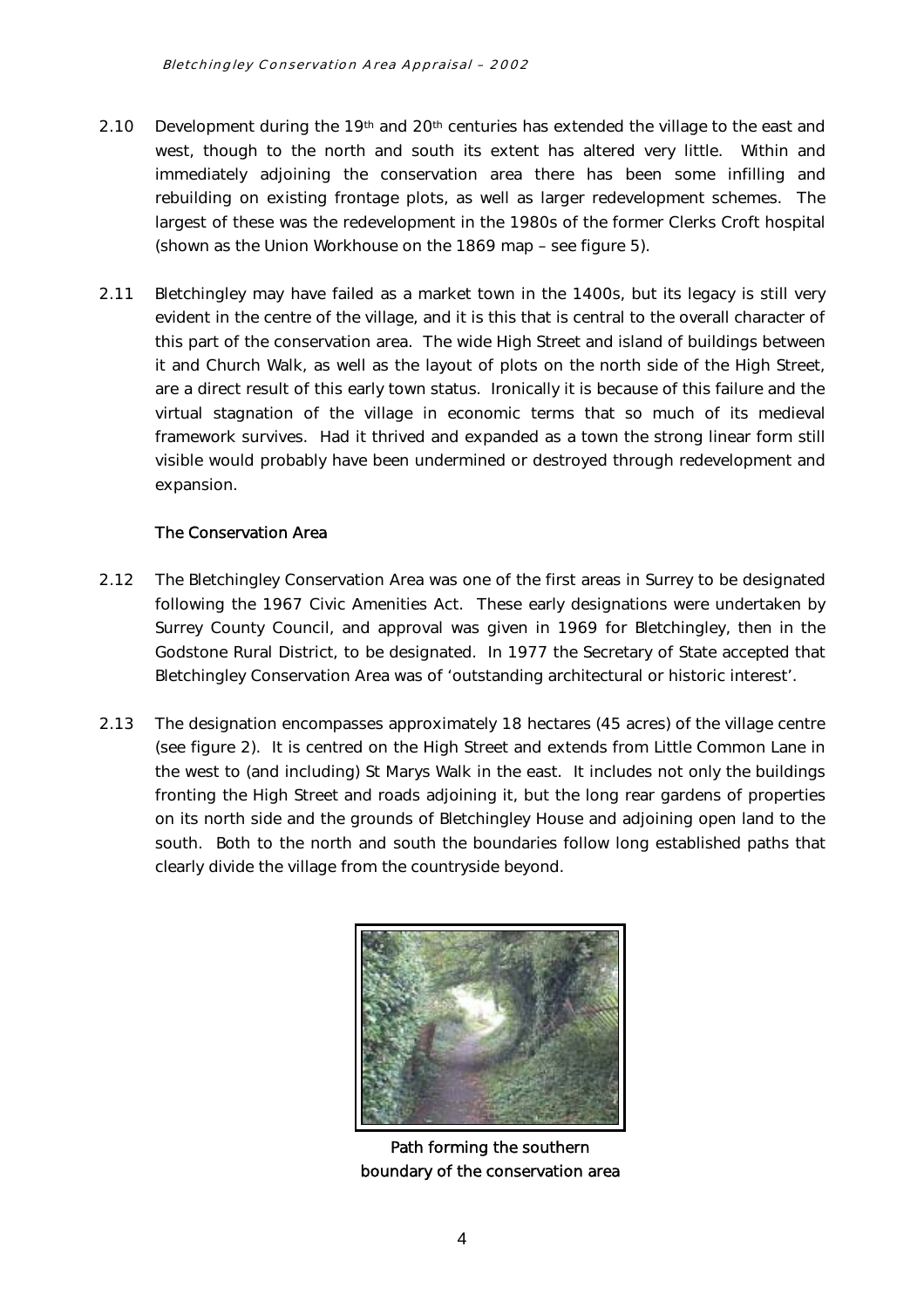- 2.14 There are 51 listed buildings within the Conservation Area (37 separate listings). These are mainly buildings, but include also a K6 type phone box, the pub sign to the Whyte Grade I). There are also a number of unlisted buildings noted as 'buildings of character' which also contribute to the character of the conservation area. Harte PH and a number of tombs in the churchyard of St Mary's Church (itself listed
- which also contribute to the character of the conservation area.<br>2.15 Most of the area covered by the conservation area is also identified as an Area of High Archaeological Potential. The County Archaeologist is consulted on planning applications within this area, and additional information regarding archaeological potential may be required of applicants (see Appendix 1).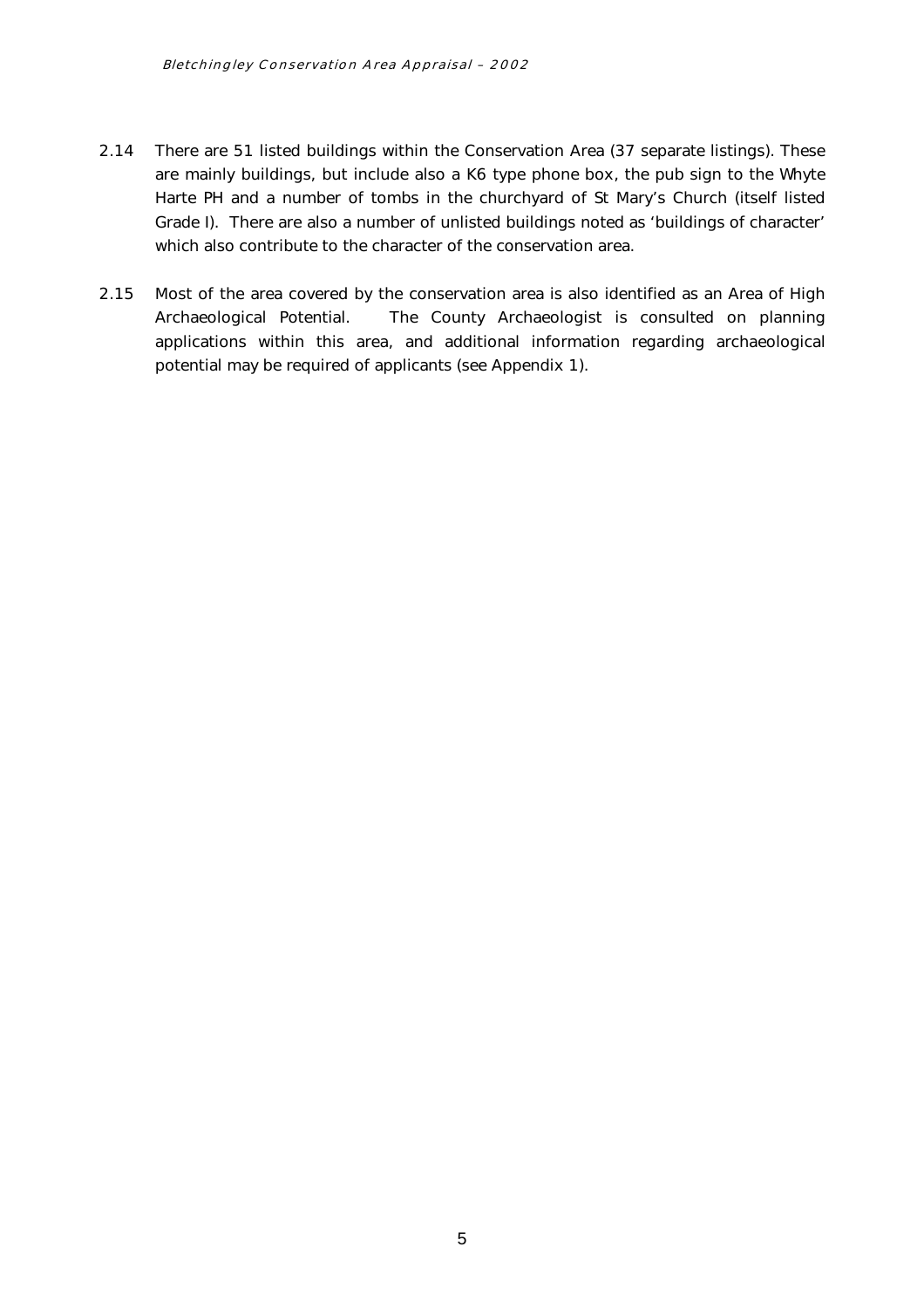#### <span id="page-7-0"></span>Part 3: Townscape analysis

#### Background

3.1 Many of the buildings in the conservation area are listed. Architecturally, historically or both, therefore, these buildings have intrinsic merit and specific legislation protects features and it is this character which the local planning authority will seek to preserve or enhance through statutory and discretionary controls.<br>**Approaches** them from inappropriate change. The special interest of the conservation area is derived from the interrelationship between the particular townscape and landscape

#### Eastern End

- between open space and built form is striking and immediately denotes a change in character from the remainder of the village to the east. This key view into the use of clay roof tiles, a gentle variation in building heights and an abundance of 3.2 Approaching from the east, the conservation area abuts Grange Meadow. The contrast conservation area owes much of its importance to the 'roofscape', characterised by the chimneys and chimney pots. The roofs of much of the lower end of the village are visible at this point due to the rising ground level from east to west.
- 3.3 Prominent buildings are Grange Cottage, and the newer houses of nos. 3 and 4 Grange Close and Grange Meadow House. The combination of appropriate materials and features -tiled roofs, tile hanging and chimneys – (this has been particularly successfully introduction of newer buildings to reinforce this particular view of the conservation area. Framing the view on either side and prominent both because of their height and  $3.16$ ). achieved in Grange Meadow House) and outward facing position has helped the contrasting material are the stone towers of the church and Tower House (see paragraph
- 3.16). 3.4 The importance of combining appropriate materials and careful design is also apparent none was previously possible as the site was derelict and overgrown. It has also strengthened the 'gateway' effect on entering the village. The layout is deliberately brick, clay roof tiles and tile hanging – and features visible in Church Walk, such as the in St Marys Walk on the northern side of the A25. This development has successfully achieved an enhancement to the conservation area, creating a view of the church where reminiscent of Church Walk and reinstates as a feature the path that once formed the main route through the village. Historic maps also show a group of houses here prior to their demolition in the late 1800s. By echoing familiar materials in the village – red jetties, these houses are a successful addition to the conservation area.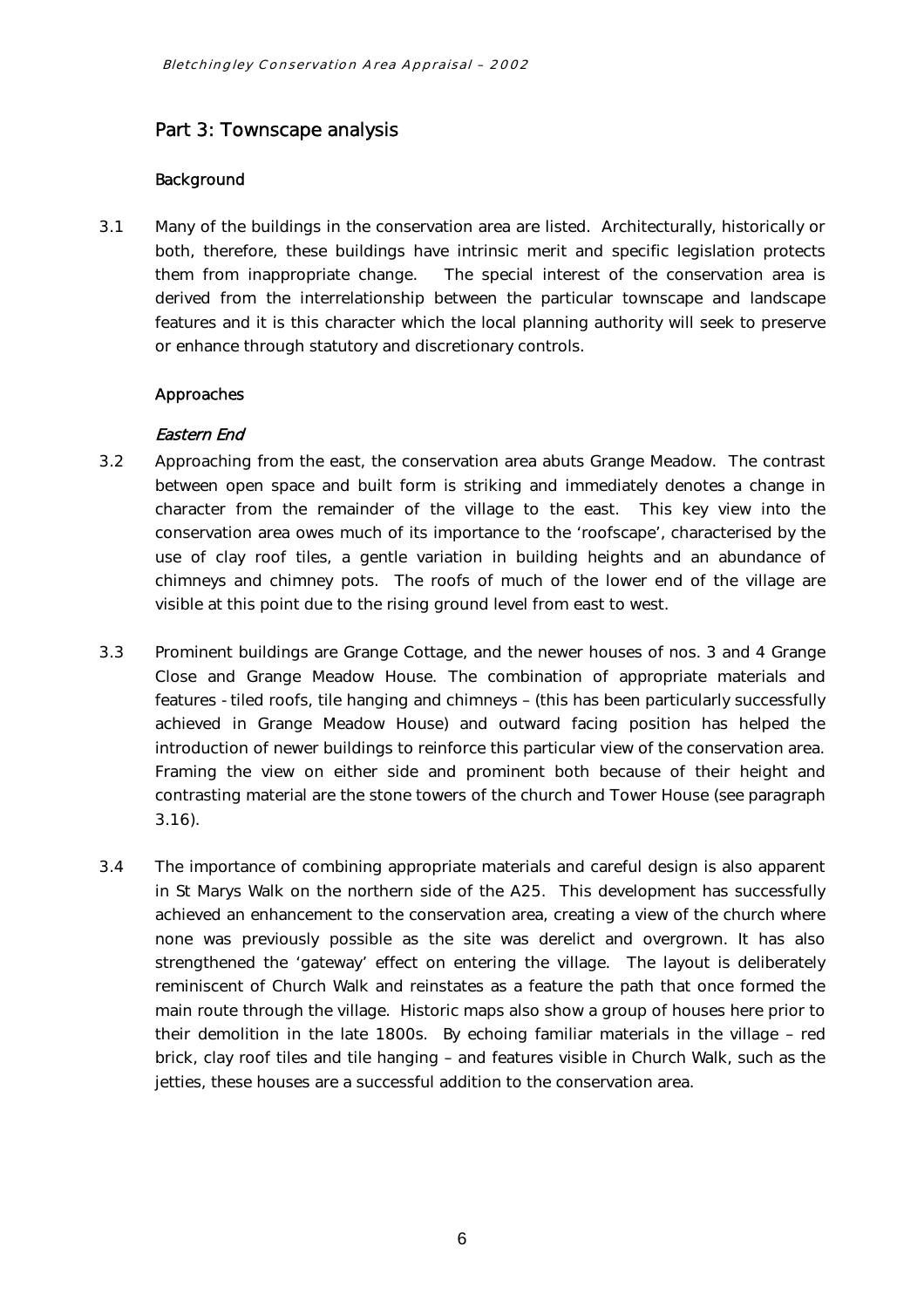

St Marys Walk development

3.5 Early maps indicate that the route of the main east-west road through the village orientation of the Prince Albert PH, which faces directly onto Outwood Lane and makes no reference to the main road. Balancing it on the other side of the road is a relatively new house (no. 22) which was built on the same alignment as its predecessor, Forge with the Plough PH in the centre, is particularly significant. changed sometime in the late  $18<sup>th</sup>/early 19<sup>th</sup> century$  (see figures 3, 4 and 5)), and that until that time the market area was enclosed at its eastern end. This would explain the Cottage. Angled slightly and built directly up against the footpath, this building performs an important function in reinforcing the relatively narrow gateway to the village centre, providing a distinct contrast with the wide high street it opens into. Looking back from the centre of the village, this gateway is also very marked. This view,

#### Western end

- road and provides a striking entrance as the road curves and drops steeply to the village spire of St Nicholas' church at Godstone can be clearly seen, and views of the North Downs are prominent. The two red brick, slate roofed, Georgian style shops on the opposite side of the A25 provide a complete contrast in style and materials, the overall 3.6 Approaching from the west, a similar gateway effect is created by The Manse, Castle Corner and 71 High Street. The former, an early 17th century timber framed building (Grade II), is positioned gable end on to, and in an elevated position above, the main centre beyond. The elevated position gives distant views of the surrounding area – the effect being a striking one.
- 3.7 The conservation area itself begins slightly further west and includes within it the collection of cottages on the south side of the A25, and the Red Lion PH and Long Row on the north side. None of these buildings is listed, though many have early origins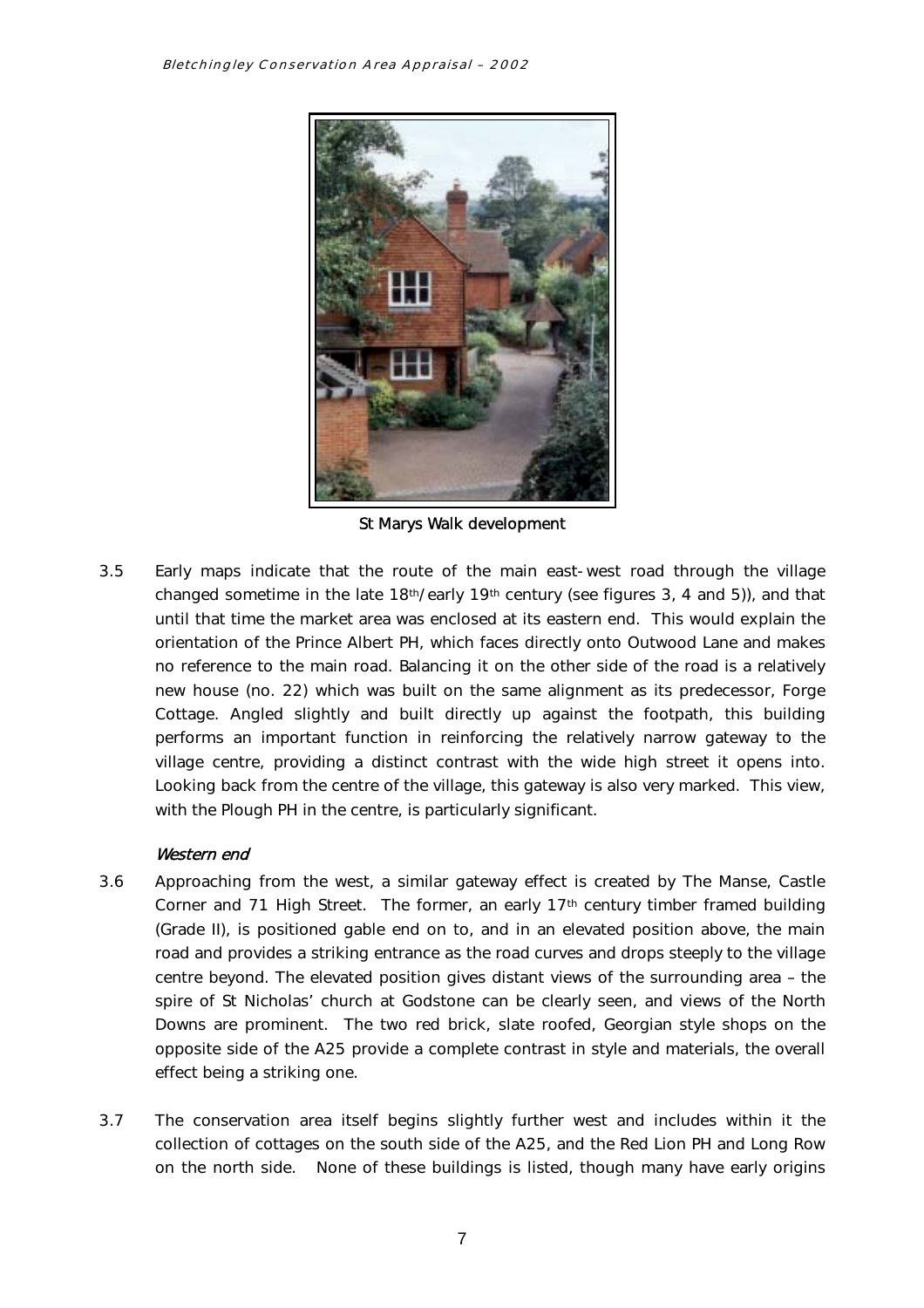significant building as it marks the start of the conservation area, its part tile hung frontage, side elevation and rear catslide roof making it particularly prominent when (the Red Lion dates from the 17th century, though has been largely rebuilt), this part of the conservation area has a character all of its own. Long Row in particular is a entering the village from the west. A development of seven new houses (The Old Yard) is currently under construction to the rear of Annesley Cottages and the Red Lion, in the far north western corner of the conservation area.

 3.8 Significant changes were made to this part of the village in the late 1960s when highway for flats to be built to the rear of the cleared site, but the development had not taken time anticipated the development and stated that there should be careful control over improvements to the A25 necessitated the demolition of a terrace of cottages (Castle Cottages) which fronted the main road. Outline permission had been granted in 1965 place at the time of designation. The County Council Committee report prepared at the the flats' design.



Stychens Close

 area and do not provide a strong sense of enclosure. The character of this part of the inclusion, now feeling more like a square than the tight linear development of before (as shown on the 1869 map). introduction of a low picket-type fence or railings could improve the appearance of the 3.9 The flats (Stychens Close) unfortunately do not enhance this corner of the conservation conservation area has presumably changed significantly since it was assessed for Front boundaries are a feature of the area, and the flats. In the event of their redevelopment, the opportunity should be taken to improve this frontage and strengthen the sense of enclosure.

#### Church Lane

 3.10 Approaching the village from the north, the ridge on which the village stands is particularly prominent. The tower of the church is clearly visible from many vantage points on lower land in the Brewer Street area and when approaching via Church Lane. It is this part of the village that has experienced the most change in terms of new development since it was originally designated as a conservation area in 1969.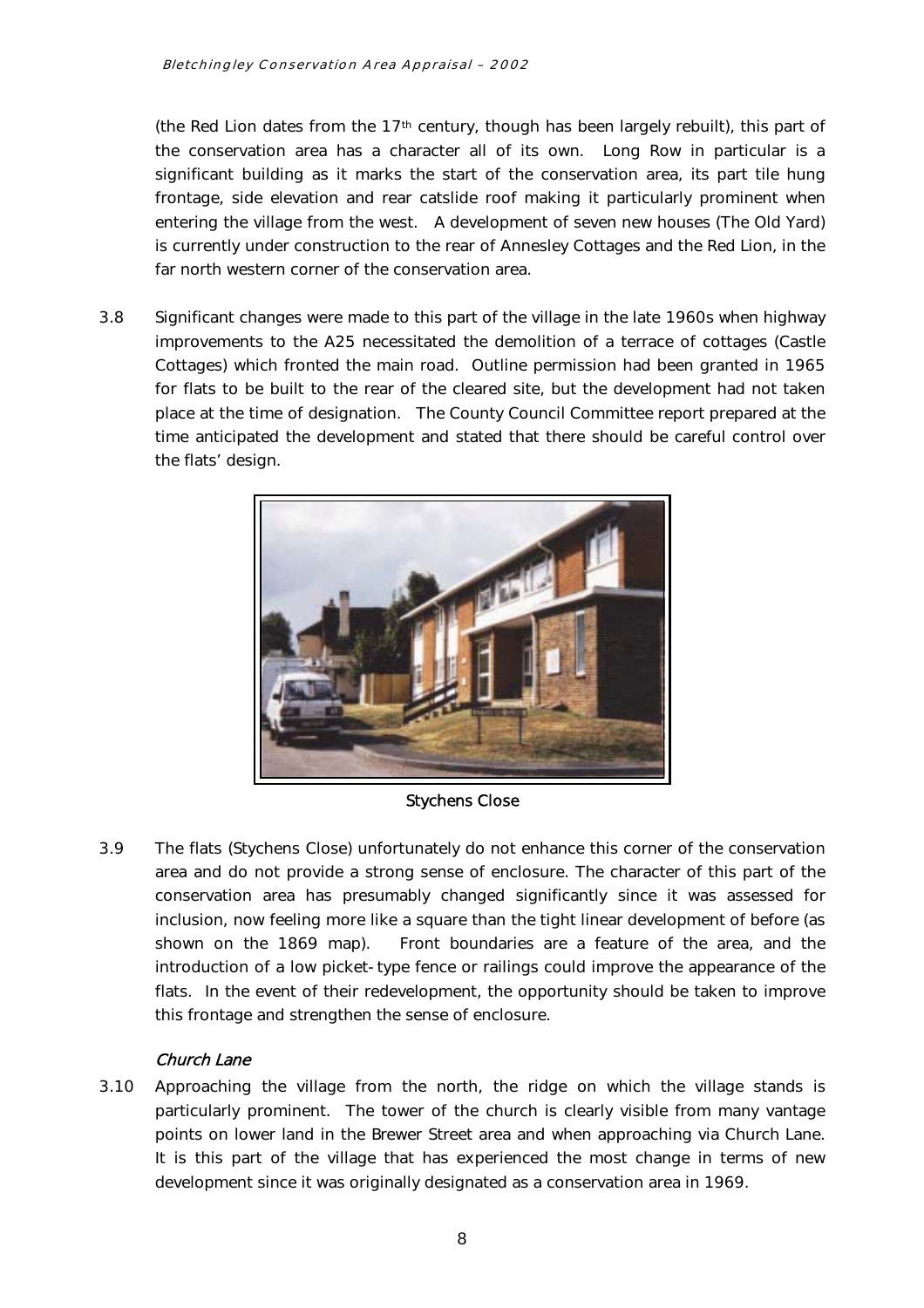- 3.11 Most significant is the Clerks Croft development which took place in the mid 1980s on terms of layout it makes a suitable transition to the open countryside beyond by using open plan front gardens to Church Lane and careful design of the houses on the Lane with their open front gardens, and similar careful design of the houses on the the site of the former Godstone Union workhouse (more latterly Clerks Croft hospital). This development is outside the conservation area but adjoins its northern boundary. In northern edge of the development. This results from outward facing houses on Church northern edge of the development.
- 3.12 However, the individual design of the houses and the materials pay little attention to the vernacular, there being a variety of different brick colours, external finishes and architectural features not found elsewhere in the locality. The open plan front gardens contrast the St Marys Walk development demonstrates that more subtle variation in design, executed in building materials selected to reflect those found in the village, and using a familiar street pattern (as opposed to a modern suburban layout) can be a more are not a feature of the conservation area, being more of a suburban feature. By effective means of visually integrating new development into a historic setting.
- 3.13 Physical evidence of social and economic change is also apparent at Court Lodge Farm. The diversification out of agricultural use has led to the conversion of land to a golf course and farm buildings to dwellings. Such changes can radically alter the character and the golf course and its club house (just outside the conservation area) have had this effect to a certain degree. However the retention and sensitive conversion of many of the original farm buildings and adherence to the footprint of the former farm yard has ensured that the semi rural character of this corner of the conservation area still of an area by introducing suburban elements into a predominantly rural environment, endures.
- $3.14$  the churchyard, as the gap between Court Lodge Farm house and the new dwellings the key views out of the conservation area. As such any further intensification of The importance of keeping to this footprint is particularly apparent when looking from allows an uninterrupted view of the countryside and North Downs beyond, and is one of development in this part of the conservation area could have a negative impact on its character.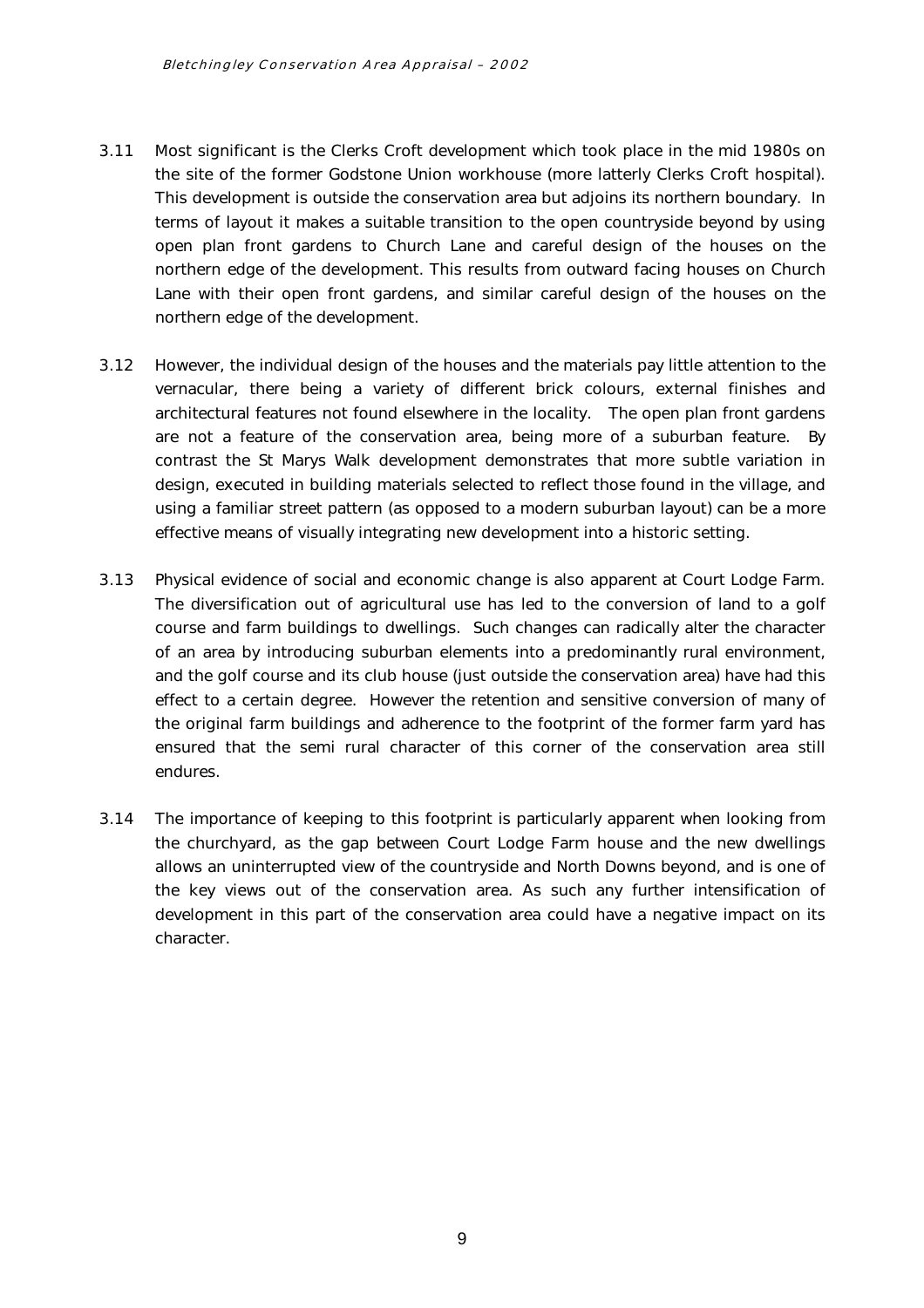

Court Lodge Farm – from churchyard

#### Outwood Lane

- 3.15 Arrival in the conservation area via Outwood Lane from the south is less obvious than Outwood Lane (from Tower House) are almost completely hidden behind a dense screen point, only beginning on the east side of the road at Town Mead. Unlike other parts of from the other directions. The houses and open land to the rear on the west side of of deciduous and evergreen trees. The conservation area boundary is staggered at this the conservation area, the character of this part of its periphery is less easily definable.
- 3.16 Tower House itself is a large, mid 19th century stone house of some considerable character though not listed. Its tower has recently been reinstated after having been taken down in the early 1930s, adding greatly to its character and stature. At the time of designation this building stood alone with its lodge (now named Beech Lodge), with no other buildings between them and Highbank Cottage/Bank Cottages some distance to the north. The loose collection of houses built here since the late 1960s make little contribution to the character of the conservation area. The impressive Tower House and its grounds remain the defining feature of this corner of the conservation area.
- 3.17 On the opposite side of Outwood Lane the strongest feature is the long, single storey slate roofed building structure (once a cow shed to Town Farm). This has been cleverly integrated into the Town Mead development (completed in the mid 1980s) and forms a strong, continuous line of buildings fronting the road between here and its junction with the High Street.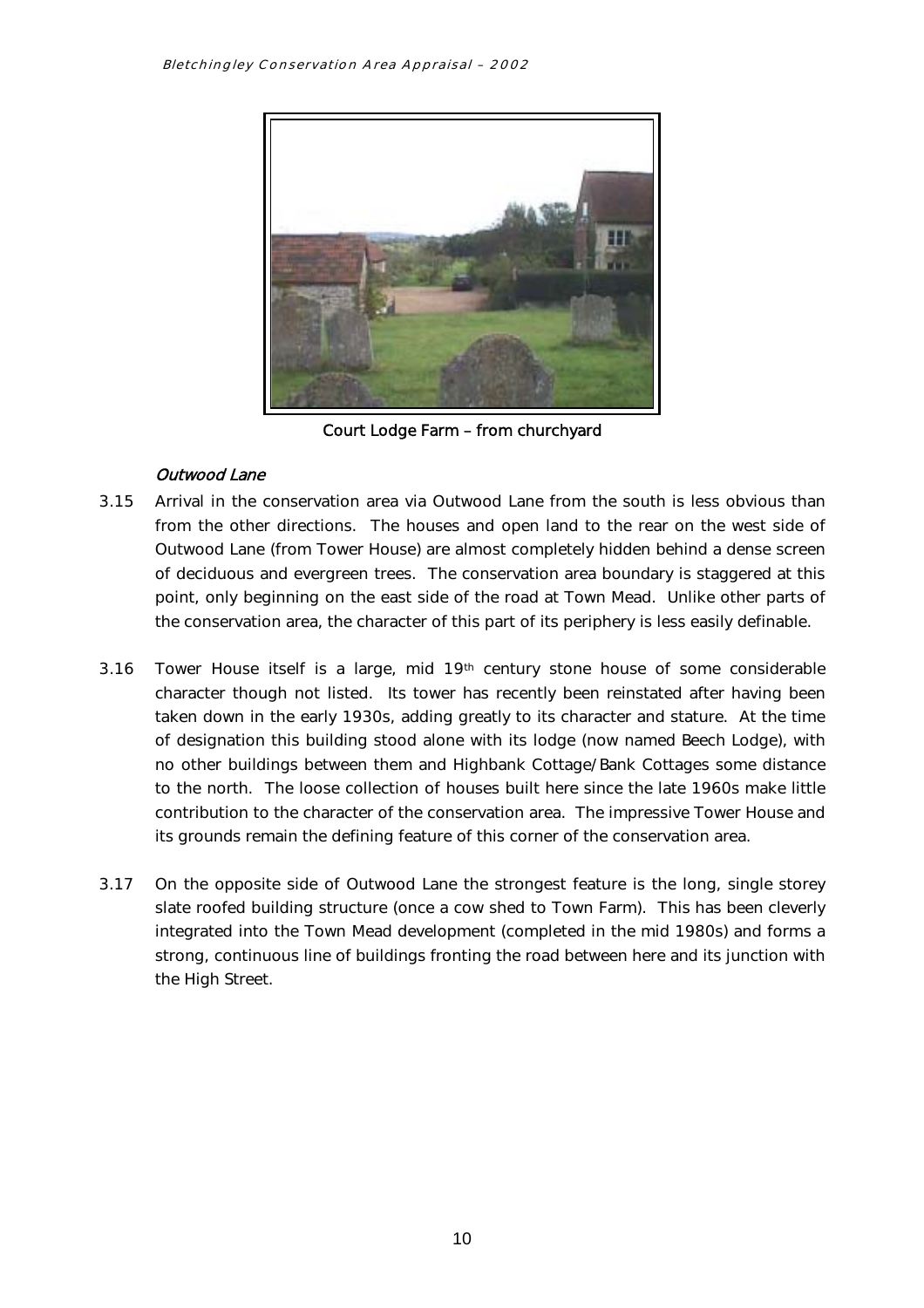

Former cow sheds – Outwood Lane

 flats in the late 1980s, and the building next to it, No. 1 Grange Close. The former is set back only slightly behind a small hedge, the building's scale, detailing and former status entirely justifying its position and subtle enclosure. The modern house next to it (1 Grange Close) breaks the rhythm by relating more to the suburban style and form of 3.18 The two exceptions are The Grange, built around 1700 and imperceptibly converted into the cul de sac behind than the street to which it faces. A far better solution was achieved virtually opposite here, next to Bank Cottages. Highbank Cottage was constructed in the early 1990s, and uses materials and features which echo other buildings in the group. Equally importantly, it has no front garden and opens directly onto the pavement.



 High Bank Cottages, Outwood Lane (in the foreground)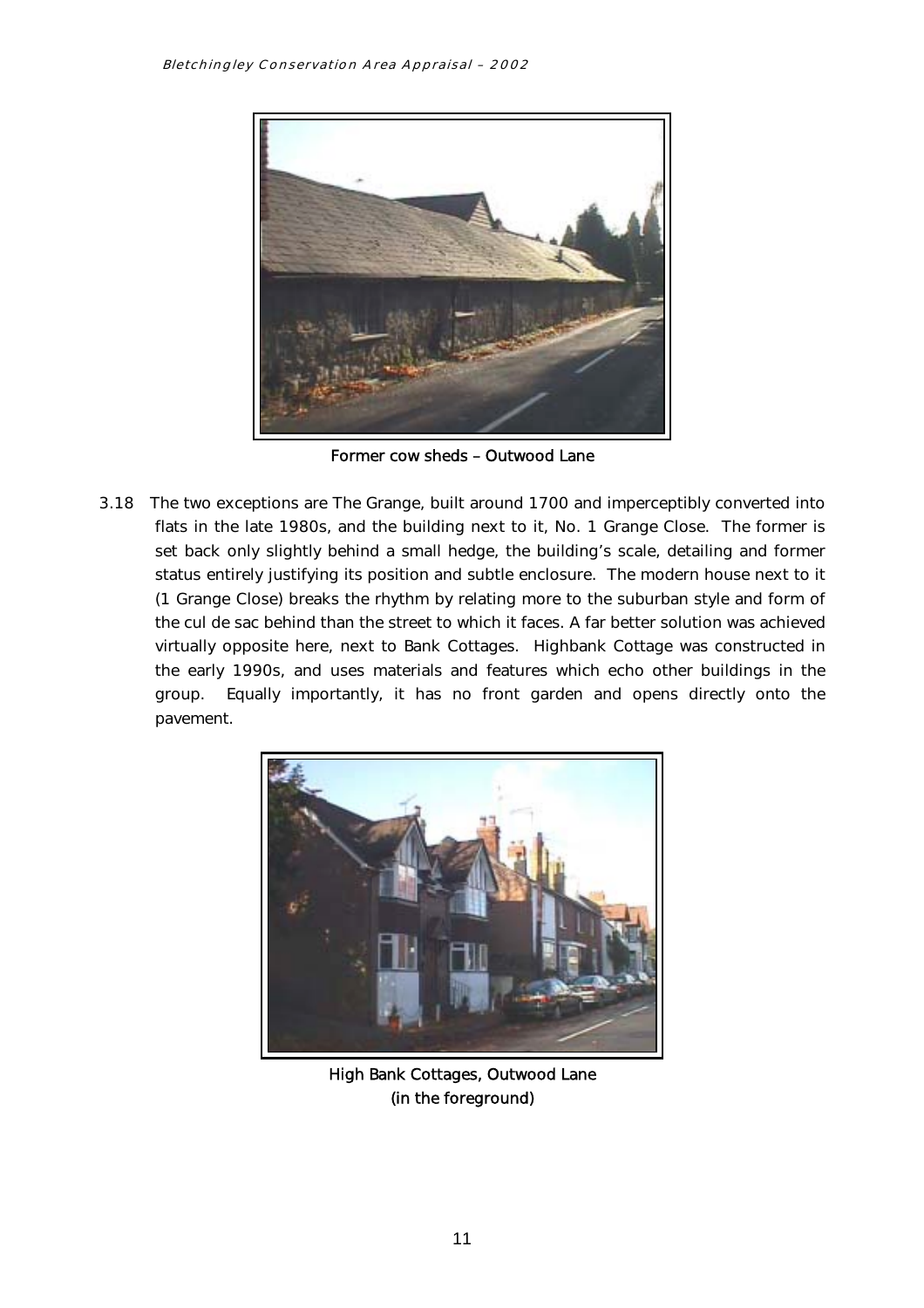#### <span id="page-13-0"></span>The village centre

#### **Background**

- $3.19$ Within the central area of the conservation area almost all the buildings are listed, such is their individual architectural or historic importance. It is their relationship with one another, and with the wide open space onto which they front, that creates the key townscape features of this part of the conservation area. The surviving sections of ironstone paving are also a key feature of this central area.
- created when the borough was formed that has ensured the survival of this character. Change has been of a piecemeal nature, and only in places has the medieval layout been 3.20 Instead of wholesale change, many buildings have been successively adapted and extended as requirements, building techniques and tastes have changed. The medieval origins of some buildings are still visible, but it is also the continued use of the plots breached.

#### The High Street: south side

- $3.21$  side of the High Street. From Outwood Lane to Tower Cottages (33 to 47 High Street) building frontages, combined with the regularity and uniformity of the built form itself. This combination of continuity and change is particularly well illustrated on the south the character is largely derived from differences in the style, age and materials of the This can perhaps be attributed to the original arrangement of burgage plots and the fact that replacement buildings have apparently been built directly over their medieval predecessors.
- its rhythmic fenestration, attic storey and ornate porch. It also gives the impression of 3.22 An example of this would seem to be Glenfield House (No. 29). Unlike other buildings, such as the Whyte Harte, its rendered frontage does not hide a medieval building. Dating from the early 18<sup>th</sup> century, it is the most impressive building in the group with being set back from the road behind a small hedged front garden. In fact the front garden protrudes into the road, the house being on the same alignment as the rest of the group, perhaps indicating the presence of an earlier building in the same position.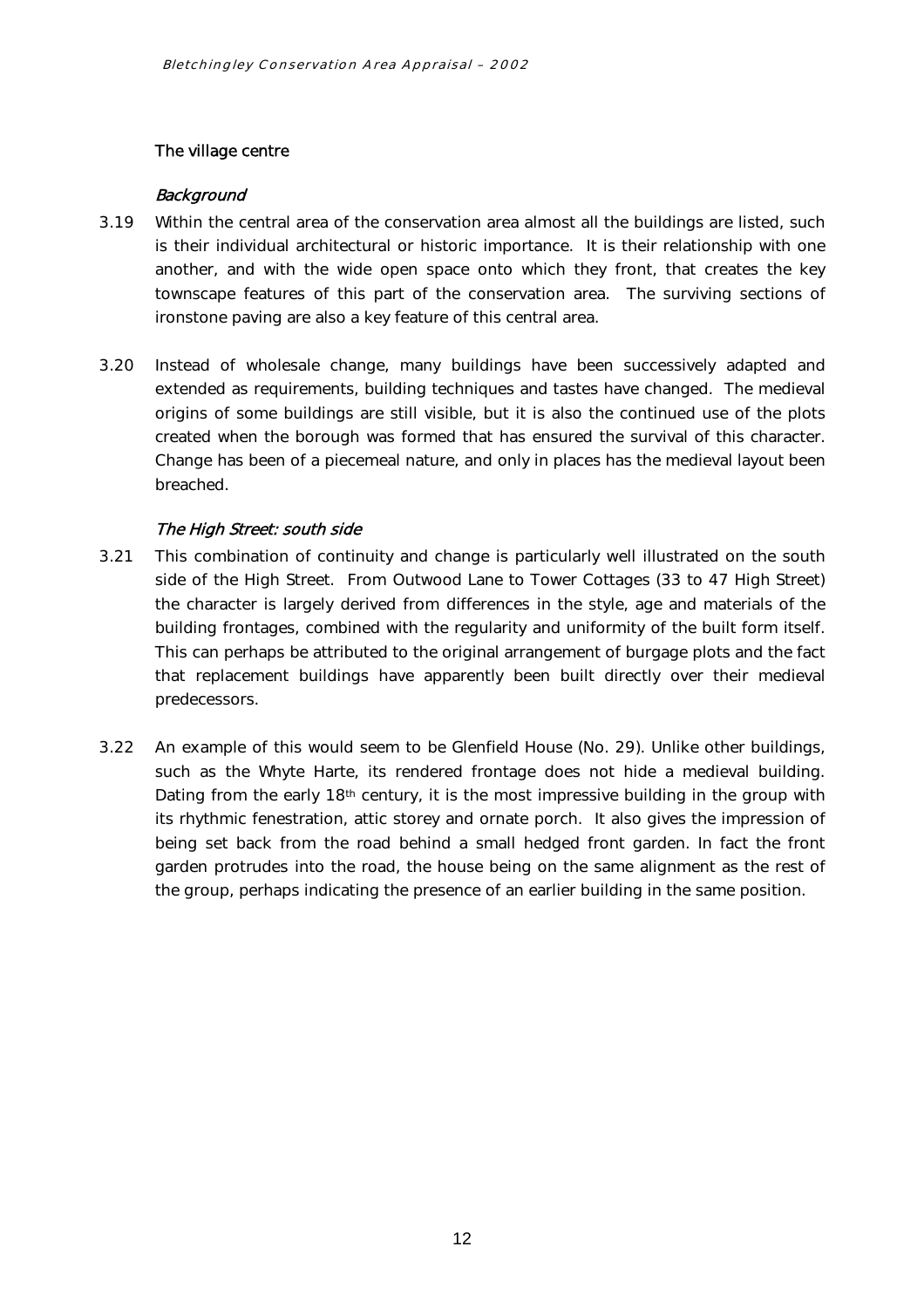

The Whyte Harte Hotel

- $3.23$  Whyte Harte flats (17 – 21 High Street) and Nos. 1 to 3 The Cobbles (23 – 27 High Street) hotel ensures that the former commercial heart of the village retains something of its market town character. Any change of use to residential that involved the removal of From Outwood Lane to Glenfield House there is a town like quality to the street scene. The climb of the road from east to west gives the impression of increasing scale though the buildings are all two storey. The bank of six gables comprising the frontages of the further emphasises this sense of scale, and the general absence of front gardens and indeed any variation from the hard cobbled or tarmaced surfaces (apart from newly planted trees) serves to reinforce the town like feel. The presence of shops and the shopfronts from the street scene would undermine and dilute this character.
- market place, as the road starts to narrow and turn and the buildings reduce in scale to the cottages comprising 1 – 6 Tower Cottages (33 – 47 High Street). Significant development may have stopped at the last cottage (6 Tower Cottages) until the construction in 1900 of Bletchingley House (No. 67) and houses in its grounds in the late 1960s and early 1970s. It does not appear that the burgage plots extended any 3.24 Glenfield House marks the transition from the core to the periphery of the former further west, though Rocques Map (see figure 3) seems to indicate one isolated building on the bank at the top end of the High Street.
- 3.25 The end of the former market area is still very distinct, as the 1960s/1970s buildings a terrace of four cottages (49 – 55 High Street), followed by a small estate of larger detached houses. There is very little reference to the vernacular in the design or beyond make no reference to it. Set back slightly from the road behind a parking area is materials of these houses, and the whole layout gives rise to a large, featureless expanse of tarmac which dominates this part of the village centre.

#### The High Street: north side nos 92 – 132

3.26 There is no obvious reason why development stopped on the south side of the High Street but continued on the north. The absence of evidence for burgage plots beyond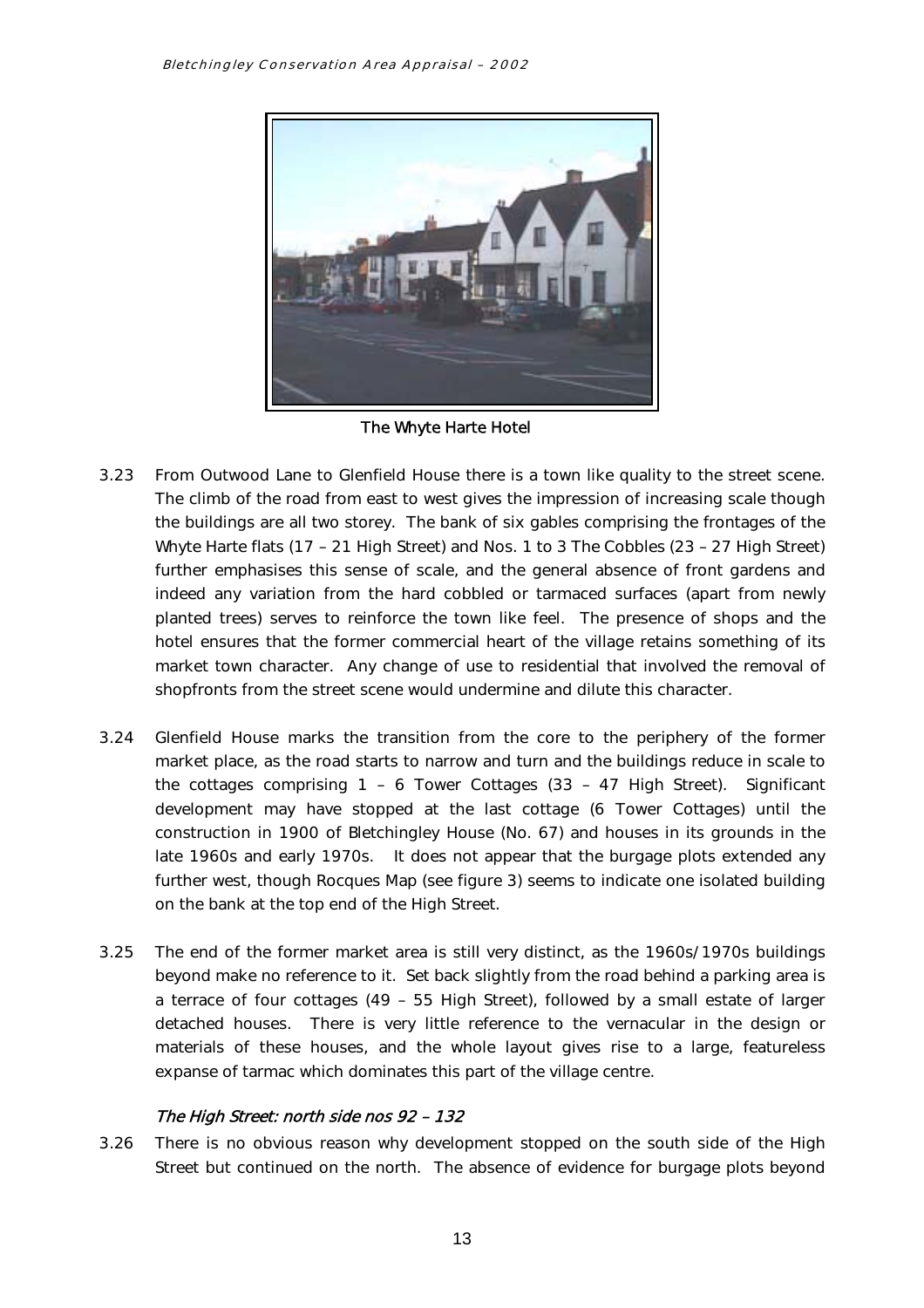Tower Cottages suggests that the medieval settlement pattern did not extend any further, and only on the north stretched up almost to the Castle Square/Stychens Lane original road (now the footpath) and its increasing separation from the current A25 as it climbs from east to west. It is because of this separation that the character of the old area. The defining feature of this part of the conservation area is the steepness of the road is preserved, unaffected by the busy road below.

3.27 There are however opportunities for significant improvements in this area - there is a proliferation of road markings and the utilitarian railings could be replaced with a more suitable alternative. The brick steps from the road to the footpath are an attractive feature, but in places are in need of repair.



Railings outside 120 – 132 High Street

 3.28 At the highest point are Brittens Cottages (120 - 132 High Street), a terrace of seven sash windows replaced and the use of local stone (coursed to the front elevation and their significance. The modern window on the west elevation of No. 120 illustrates the importance of avoiding inappropriate forms of fenestration, particularly on prominent cottages, built of Nutfield stone. Their elevated position and uniformity make them a key grouping in this part of the conservation area. None of the cottages has had its uncoursed to the side) with distinctive use of a band between the storeys also adds to parts of buildings (see paragraphs 4.8 and 4.9).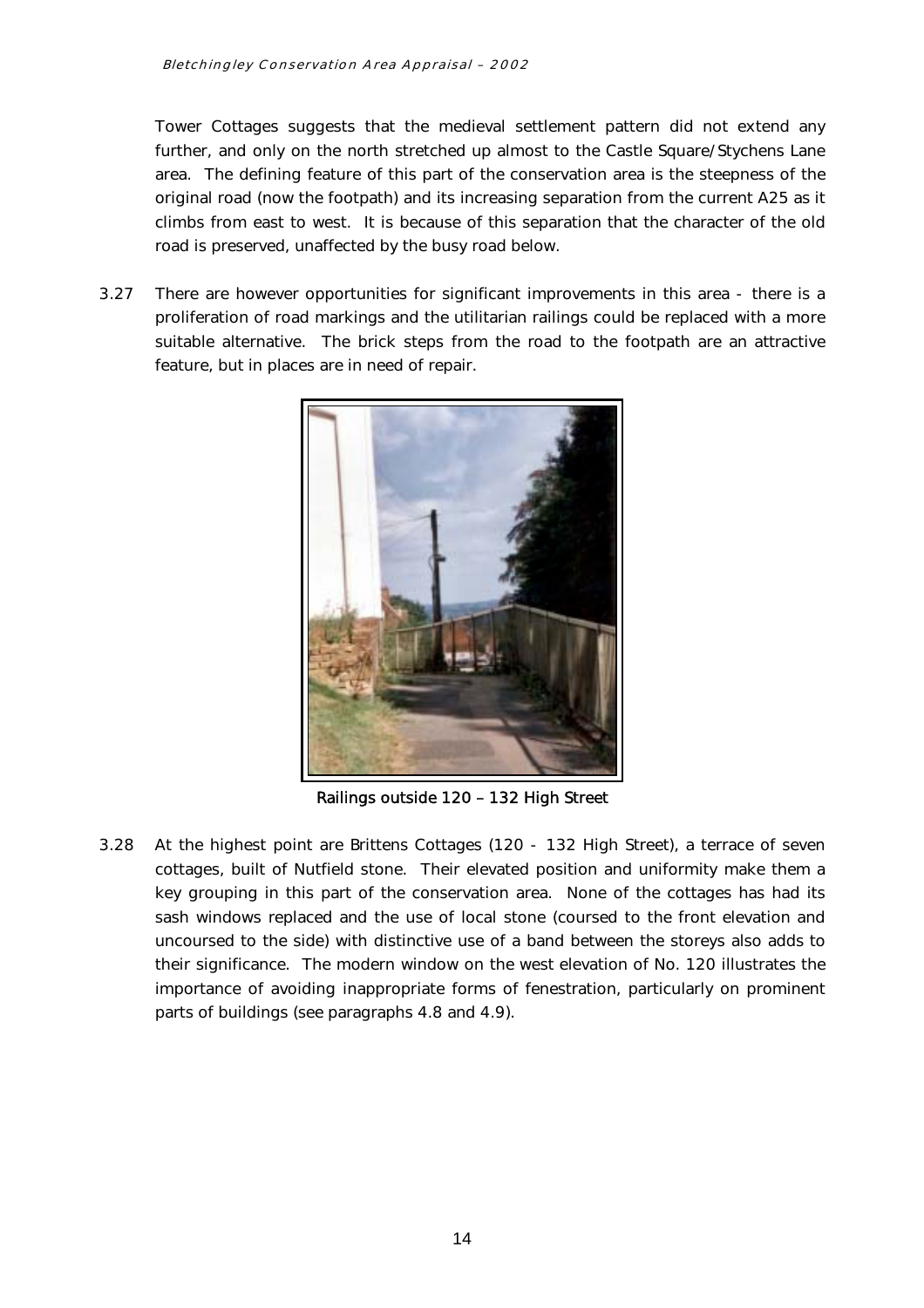

Brittens Cottages (120 – 132 High Street)

- that are most significant. Some buildings open directly onto the path (Brittens Cottages) Brittens Cottages; No. 100 - Wideways). This contrasts with the buildings around the architectural styles contribute greatly to the character of this part of the conservation 3.29 Generally an area of less prestigious domestic buildings than their counterparts further down the High Street, it is their relationships with one another and with the old road whilst others are set back behind small enclosed front gardens (Nos. 102 to 110 - Little former market place to the east. The group of buildings comprising Nos. 96 to 92 then opens directly onto the footpath. The resulting juxtapositions, and variety of area.
- 3.30 The exception to the relatively modest domestic scale is Poplar House (No. 114). Set visible on its eastern elevation – and therefore from the footpath. An insight into back from the path behind a wall, this building's proportions, stuccoed front elevation and welsh slate roof distinguish it from its neighbours as fashionable Victorian. However, it has much earlier origins (probably 16<sup>th</sup> century) which are ironically clearly changing tastes and fashion, this building adds to the interest of the area.

#### High Street: north side – The Clerks House (no. 48) to Norfolk House (no.82)

- 3.31 This group lies in the heart of the village, and is characterised by contrasting styles of building. Unlike the other main groups in the village centre, the buildings in this group are mostly unlisted. However, together they occupy a significant proportion of the High Street frontage and greatly influence the character of this northern section of it. Whilst the buildings themselves are of varying ages, the long, regular appearance of their rear gardens (approximately 90m in length) indicate that these buildings are successors to those on the burgage plots of the early town (plots being typically 300 ft x 50 ft). The survival of this plot layout is one of the most enduring and significant features of this part of the conservation area.
- 3.32 Dominant in this group is Camden House (No.50) (listed Grade II), a large white stuccoed house behind ornate iron railings, dating from the early 19th century, and occupied for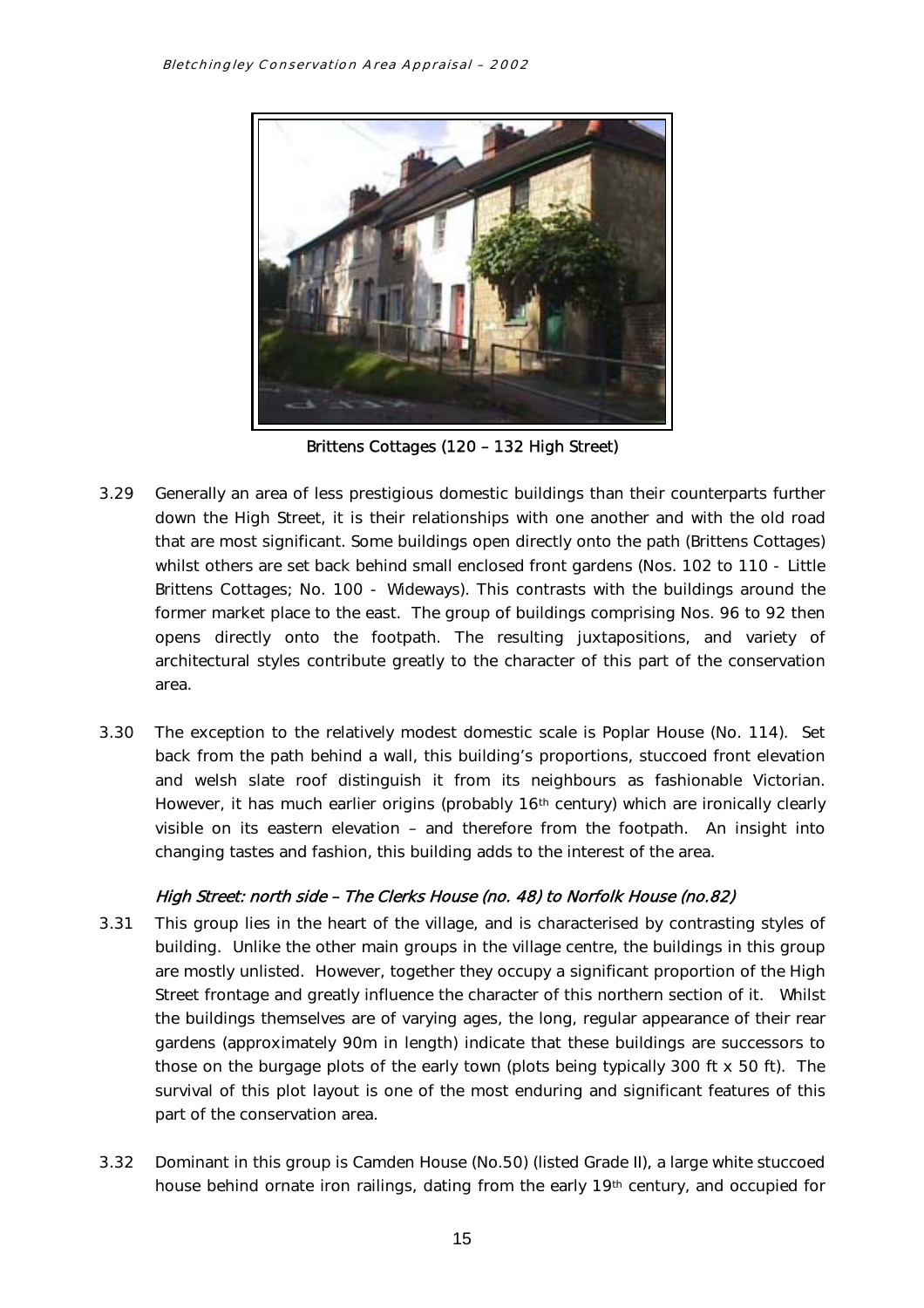position in the village centre is reinforced further. It is flanked and complemented by two unlisted buildings, the red brick Clerks House (No. 48) to the right and Berry House many generations by the village doctor. Its impressive porch rivals that of Glenfield House opposite and elongated by the integral carriage arch to the side, its dominant (No. 52), a well proportioned house with town house qualities, to the left.



Area around war memorial

 since 1963) reinforce and enhance this part of the conservation area. It is one of the as the village's source of water (though it has lost its handle). Railings have now been 3.33 The war memorial and large horse chestnut tree (subject to a Tree Preservation Order key public spaces and centres of activity in the village, as it would have been when the town well was in use. The pump survives having escaped removal since its redundancy erected to protect it, though it is unfortunate that they add to the various other pieces of street furniture and signage along the side of the building. This area also experiences uncontrolled and haphazard parking, which undermines its sense of place.



Village pump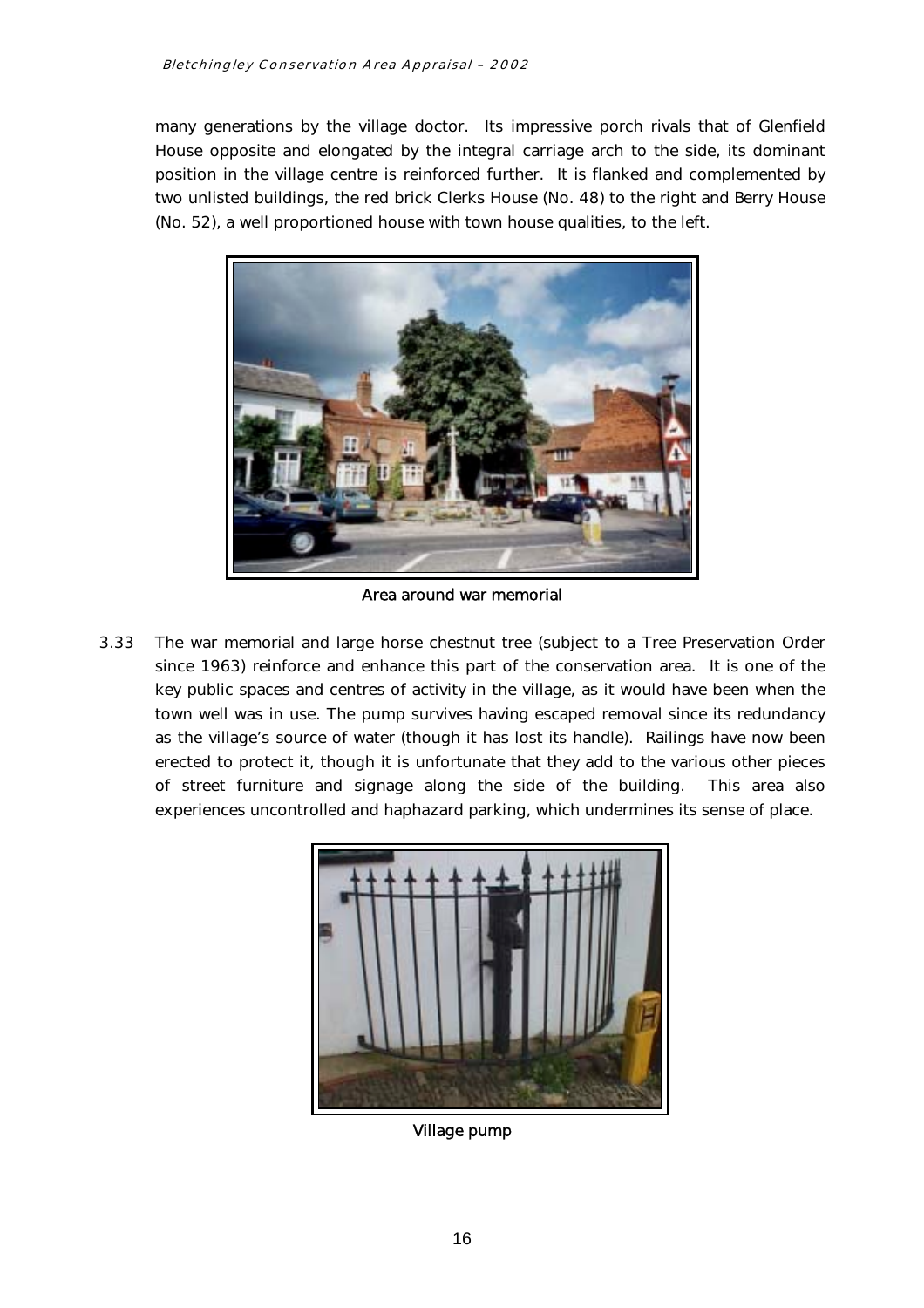- $3.34$  is a fair attempt at integration into a historic setting, and they do not actually jar with their surroundings, they are nevertheless a neutral part of the conservation area. It is the use of a lighter brick than that which predominates in the village as a whole, the white weatherboarding – not part of the vernacular - and the shallow pitch to the roofs that together result in buildings that do not enhance the area. If the site were to be redeveloped at some point in the future, the opportunity could be taken to enhance this prominent central part of the conservation area. By using quality materials and design elements that echo and complement those the surrounding buildings, the appearance of Between these buildings and Norfolk House to the west is a group of sheltered housing for the elderly, dating from 1965. The site was occupied by a medieval house until 1834, when it was replaced by almshouses. Though the design of these two storey flats this part of the conservation area could be markedly improved.
- 3.35 One of the oddities of the village is an imposing red brick extension to the rear of Norfolk House (Nos. 80/82), right in the centre of the village. This huge three storey railway line, which in the event was never constructed. It towers above the other buildings around it, and is visible from many vantage points within the village (notably from the east) and in distant views from the north. Its distinctively functional transportation at the time, this and its sheer bulk setting it apart from the mainly structure was built in the late 1800s as a warehouse in anticipation of the Holmesdale architectural style is characteristic of buildings constructed to support railway domestic style and scale of that which surrounds it.



Series of buildings behind Norfolk House

 new accessibility and prosperity to Bletchingley. Whilst the front part of Norfolk House is listed, this rear extension is not included in the listing. The loss of this powerful both in the location of the building and from the various views in which it is so 3.36 This building is a physical reminder of what might have been, had the railway brought building would nonetheless be detrimental to the character of the conservation area, prominent.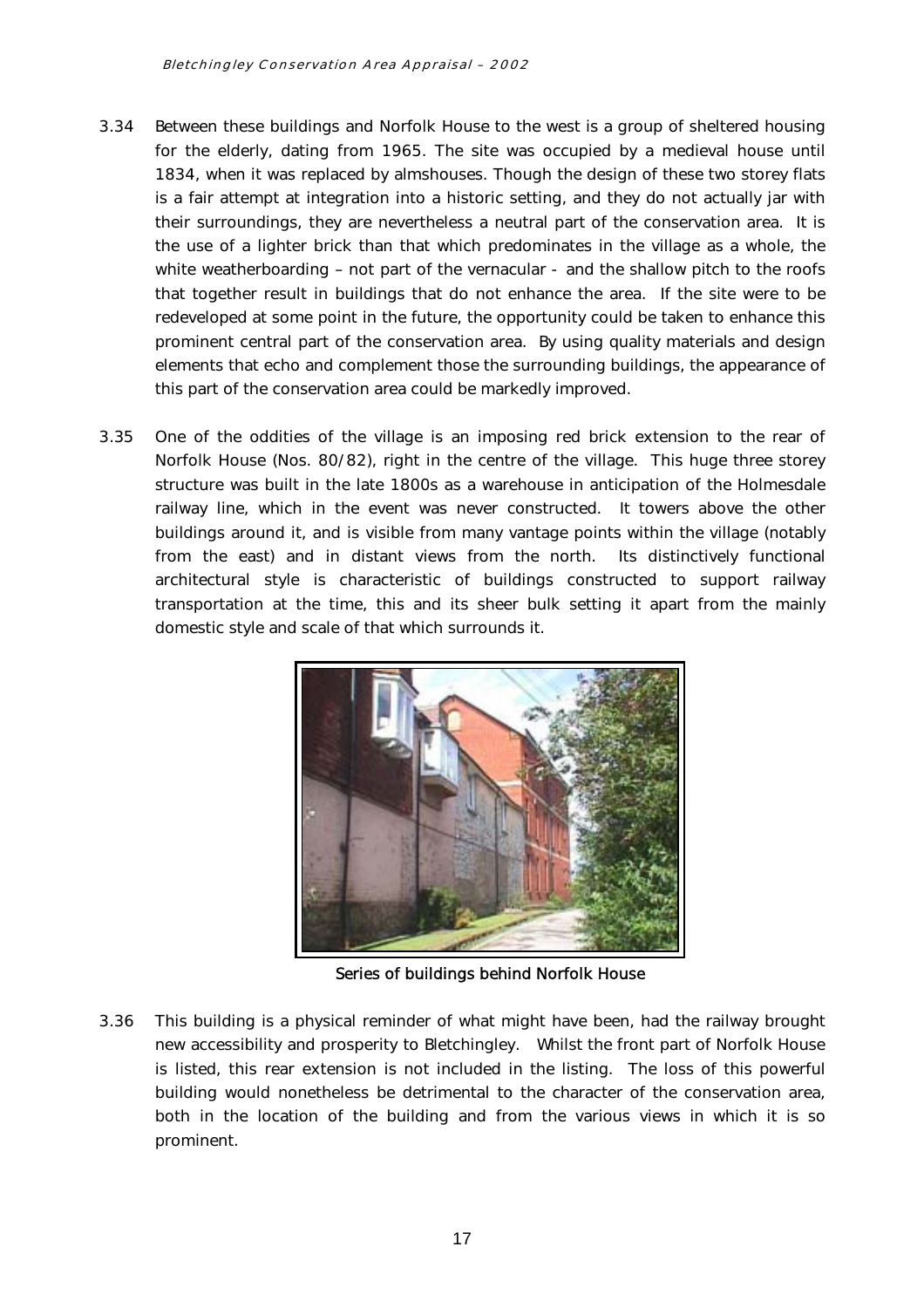$3.37$  unknown. They may be associated with the building's later commercial use rather than being an original feature of the 18th century house when the building's street frontage may have a more domestic appearance. Whatever their origin, they add to the interest The steps in front of Norfolk House are rather incongruous in the centre of a village, but add grandeur to the already relatively imposing building. The low curved wall, capped piers and steps appear to have been designed to receive coaches though their date is of the building and the conservation area in general.



Steps in front of Norfolk House

#### Middle Row and Church Walk

 3.38 Perhaps the most distinctive part of the conservation area is that created by the island of buildings comprising Middle Row. The rear of the buildings form one side of the narrow Church Walk, whilst their frontages face out onto the wide High Street. It is probable that these buildings are the successors of temporary market stalls, and whilst their High Street elevations have been largely obscured by later tile hanging, their medieval timber framing can still be seen from Church Walk. Unusually, therefore, both front and rear elevations make equally significant contributions to the respective street scenes.



Rear of buildings in Middle Row (32 – 46 High Street)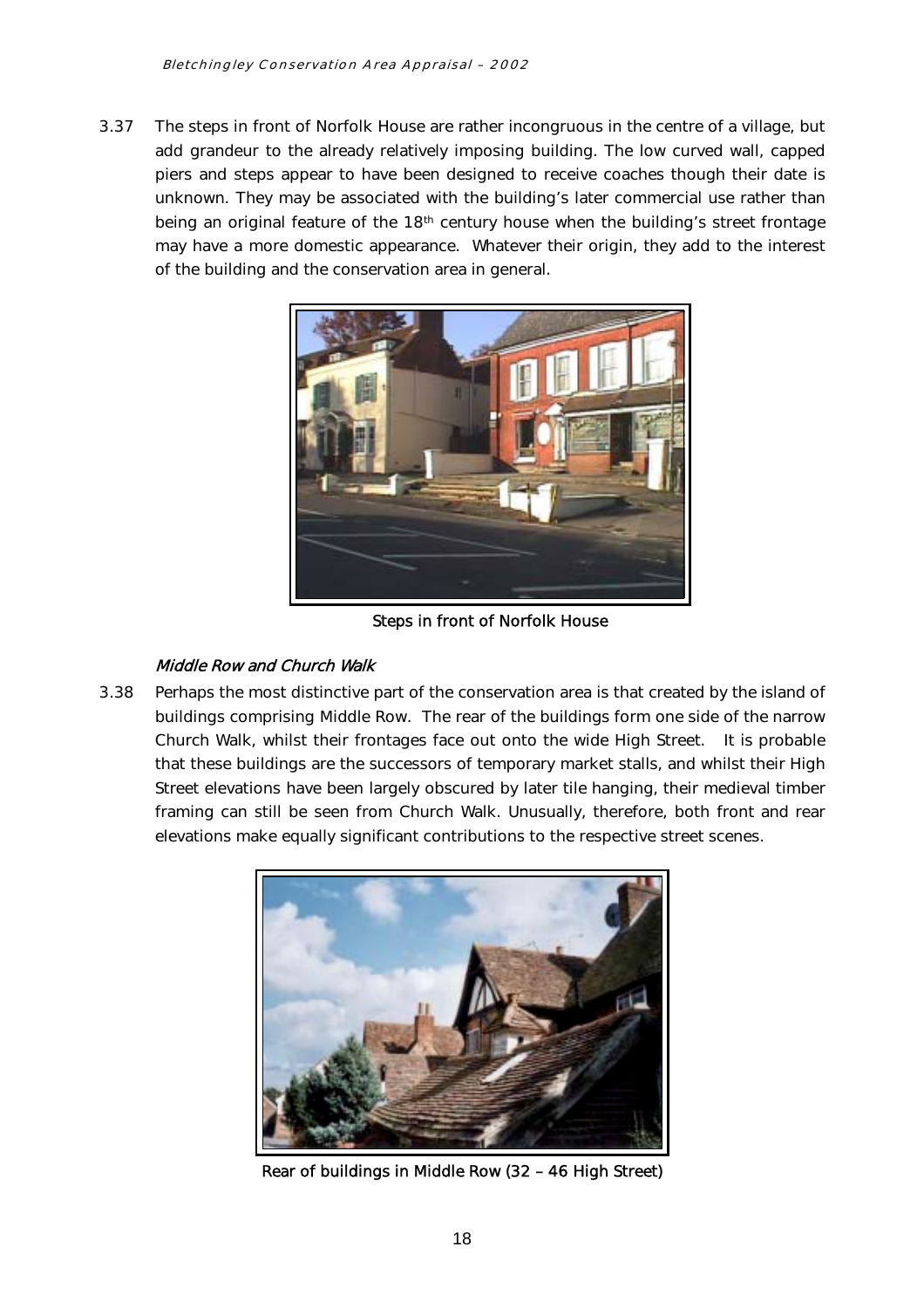3.39 Church Walk has the appearance of a backwater, contrasting greatly with the wide and Approaching from the west the sudden transition is particularly striking as the logical veers to the right. The eye automatically follows the road as is slopes gently down towards the church and abruptly stops with the Clara Perkins Almshouse (built in 1973). busy High Street, though it was once one of the main routes through the village. line of the road suddenly narrows into a path inaccessible to traffic and the main road Framed on either side by timber framed buildings of medieval origins, this key vista is further enhanced by distant views of the countryside beyond.



Church Walk (looking east)

 3.40 Between houses in Church Walk and the churchyard, set back from the road, is a large appeared to be vacant and may therefore become available for redevelopment. The site occupies a prominent position in the conservation area, as it is visible both from the the church and churchyard. As it is possible that any reuse of the site would involve the take account of the sensitive location and seek to enhance the key views mentioned into the site and any alternative future use for this sensitive location would have to take workshop building most recently used for car repairs. At the time of writing the site lower end of Church Walk (behind Nicholas Woolmer and 4/5 Church Walk), and from replacement of the existing building, the design and siting of any new building should above. In particular the removal of the flat roofed extension to the front of the workshop would improve the setting of the listed buildings backing onto, and facing account of these close relationships. There may also be scope for introducing traditional paving as part of any redevelopment scheme.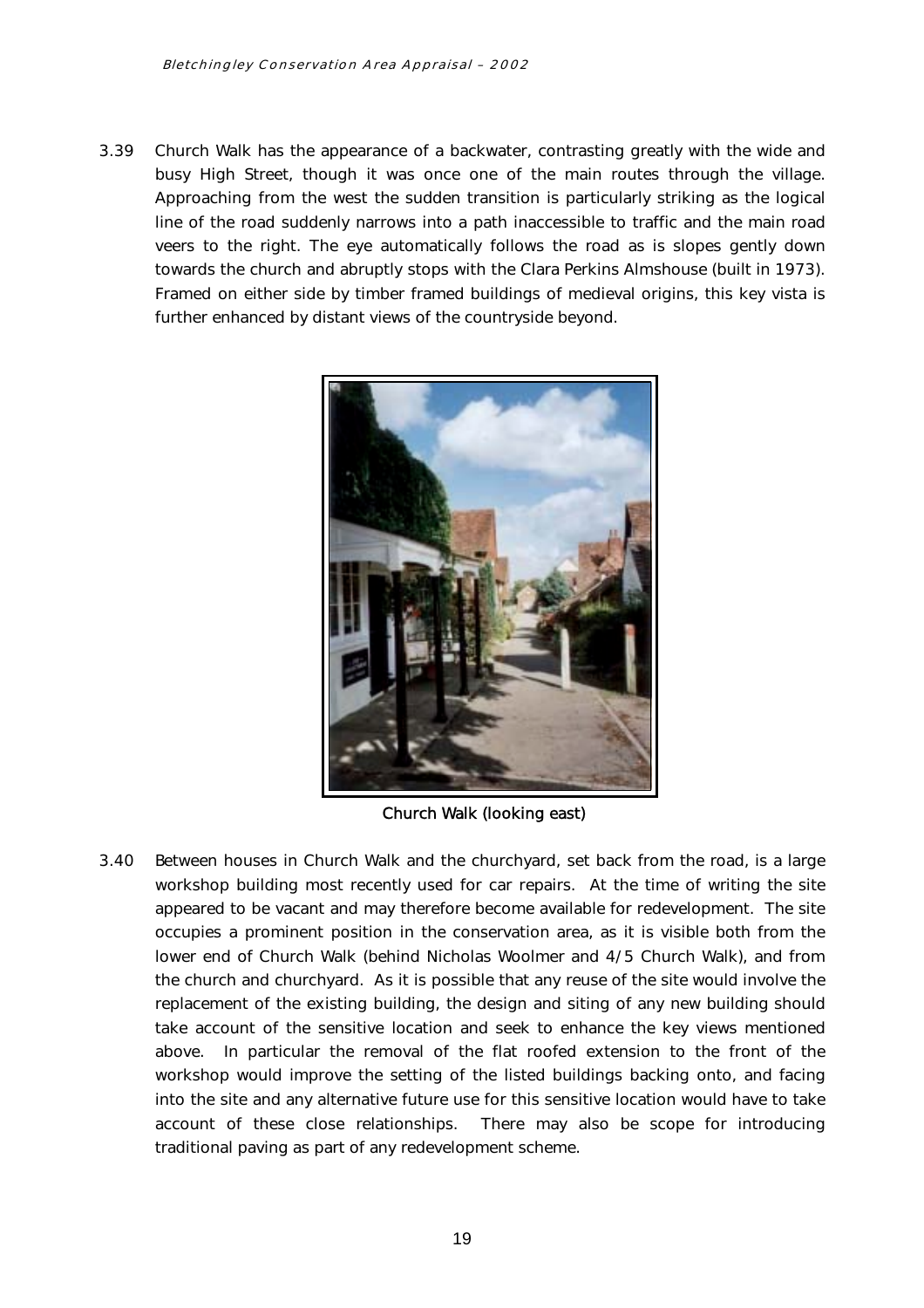#### The church

3.41 The church itself is Grade I listed and stands within the village centre but set back from the High Street, surrounded by a traditional churchyard with standing gravestones. This obscured, and in front of the churchyard wall is a rather featureless if functional parking area. This area is weakened by the flat roofed extension to No. 30 High Street which is is a key open space, and one that affords many views of the conservation area. Because of the positioning of Church House the view of the church from the High Street is partly inappropriate both intrinsically to the house (listed Grade II) and within the street scene. Overhead service lines are also particularly intrusive in this location.



The Church, Church House and 30 High Street

 3.42 Opportunities exist to improve this area and give it greater prominence as a public space. This could be through the introduction of an element of ironstone paving (possibly as an edging to the grassed area adjacent to the churchyard wall) and improvements to the quality of the street furniture (bench and litter bin).



Area in front of church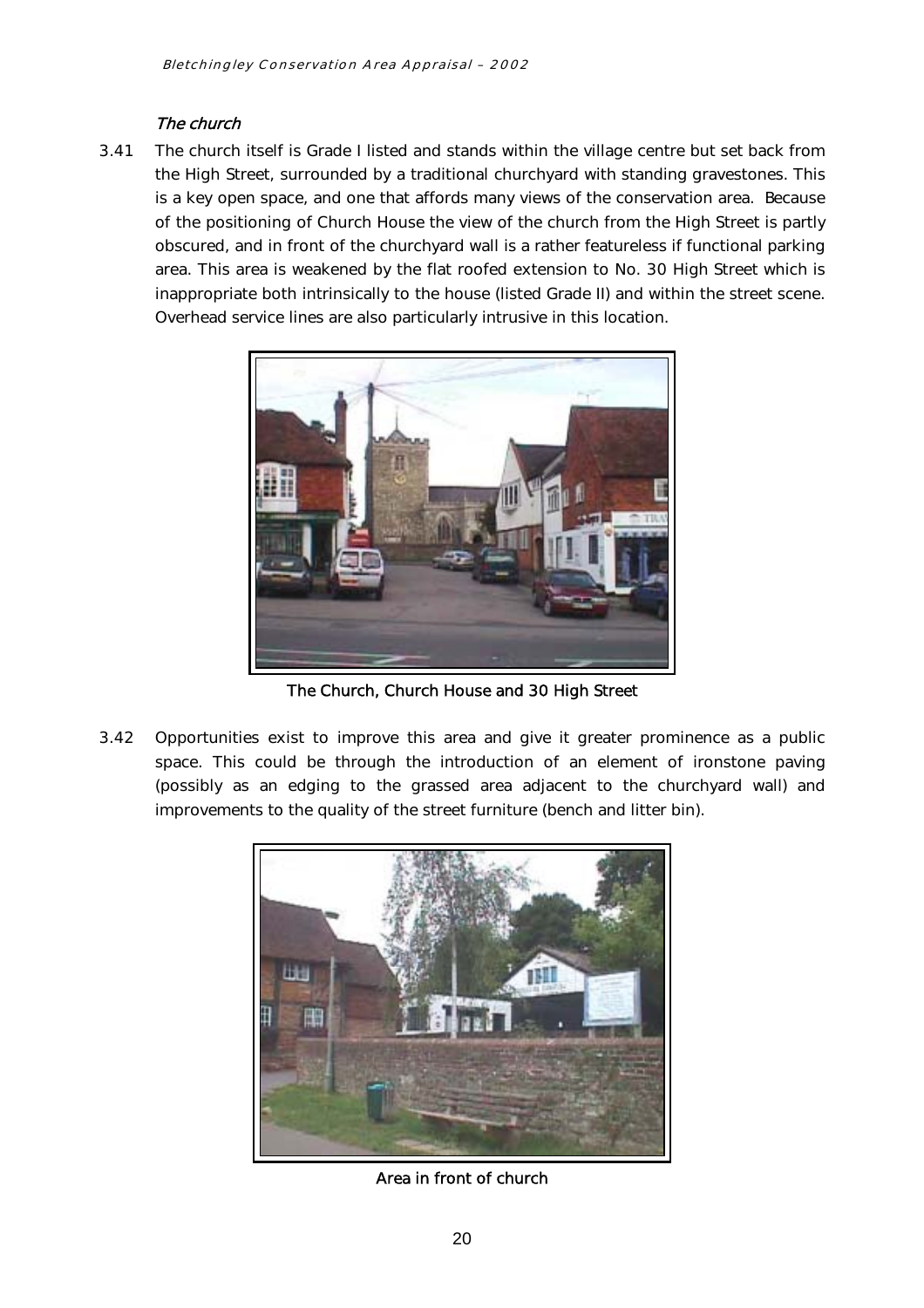<span id="page-22-0"></span> $3.43$  the only examples of 'Arts and Crafts' architecture in the village. As the Arts and Crafts movement was heavily influenced by medieval building traditions, it harmonises well 3.43 Church House was built in 1900 on the site of an earlier, smaller building and is one of with its surroundings.

#### Land south of the village centre

- 3.44 Between the rear gardens of buildings on the south side of the High Street and the path forming the southern boundary of the conservation area is an area of largely open land. The regular plot layout on the northern side of the High Street is not so visible on the like quality that this gives. southern side, though some demarcation does endure behind the Whyte Harte and Glenfield House. The remainder of this open part of the conservation area derives its character from the irregular subdivision of gardens and fields, and the rather meadow
- area separates the collection of buildings clustered around Castle Square from those on grown haphazardly over time and represents the sort of scattered development that can undermine the character of a village such as Bletchingley if allowed to proliferate on its outskirts. Had it spread into the open land to the west, the tight linear pattern of undermined. 3.45 Apart from Bletchingley House and its stables and ancillary buildings, this undeveloped the western side of Outwood Lane at the other end of the village centre. This latter group, which includes Tower House, Tower Lodge, Cherry Cottage and Rhu Ellen, has development which contributes so much to the character of the village would have been

# undermined.<br>**The 'back path'**

 3.46 This path is just beyond the northern boundary of the conservation area and is a well used public footpath linking the church to the east with Stychens Lane to the west. It is much of its length. The wall marks the end of the burgage plots on the north side of the High Street, and the conservation area boundary. Materials vary and the utilitarian concrete construction behind the Lawrences/village hall car park contrasts with the more appropriate and attractive stone and brick parts towards the churchyard end. A metal kissing gate at this end adds to the sense of transition from the narrow path to the churchyard beyond, and contributes much to the character of this peaceful corner of a very strong feature, with a virtually continuous wall running along its south side for the conservation area.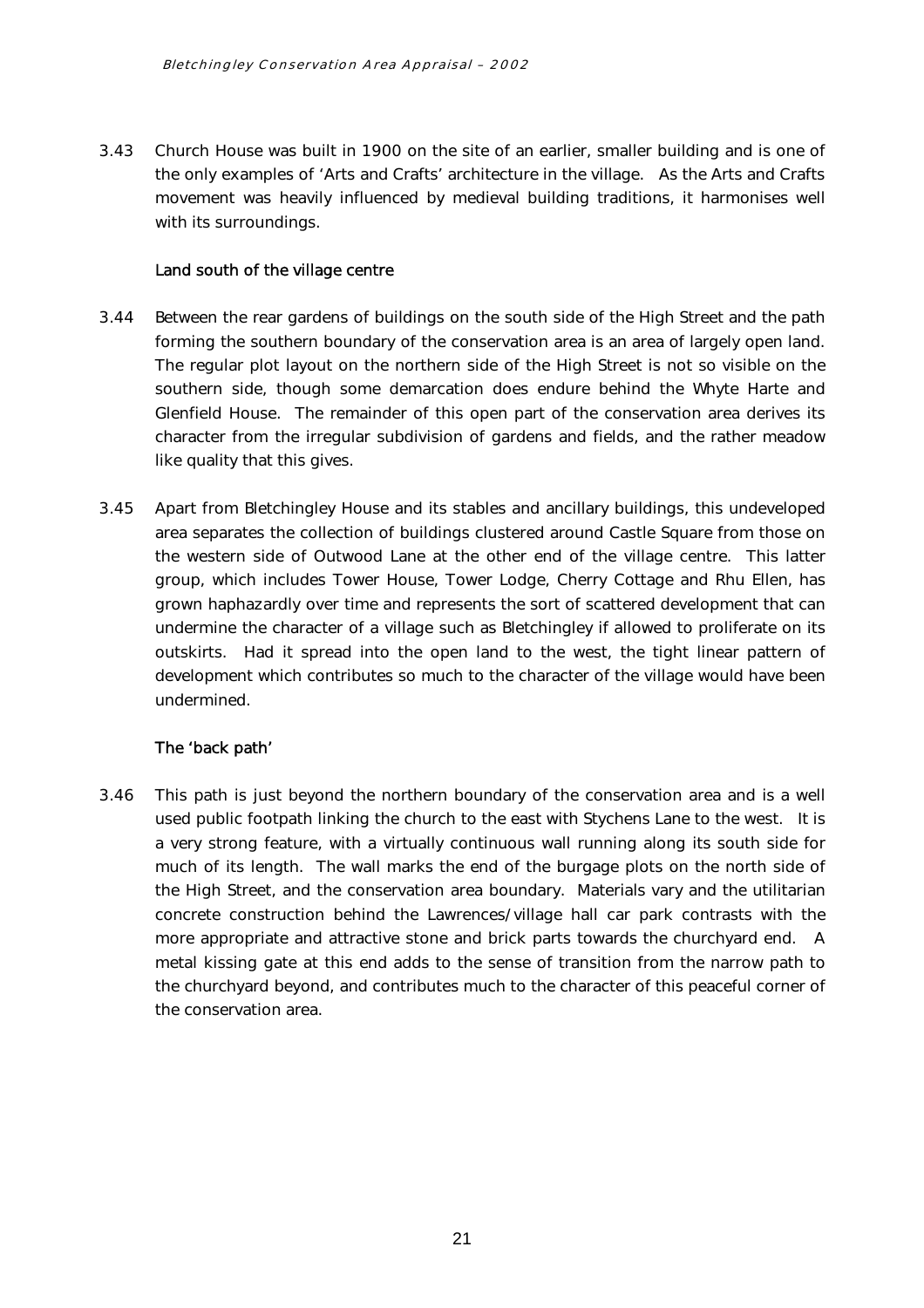<span id="page-23-0"></span>

Back path and wall



Back path and 'kissing gate'

 course to the Pendell and Brewer Street conservation areas, over the M25 motorway to the North Downs beyond. Unlike other settlements of medieval origin that grew into modern towns, the distinction between the settlement and its hinterland has not been 3.47 The other end of the path has a very different character. Beyond the Clerks Croft development the aspect to the north of the path is open, allowing views over the golf completely obscured through suburbanisation. This is a particularly apparent here.

#### Surface materials in the Conservation Area

 ironstone paving remains, most comprehensively on the raised path in front of Middle Row but also in patches on the south side of the road, mostly directly in front of the buildings. Where it still exists it contributes greatly to the street scene, and adds 3.48 There are a variety of road and path surfaces within the Conservation Area. Some interest to what could otherwise be a wide expanse of tarmac. In many places the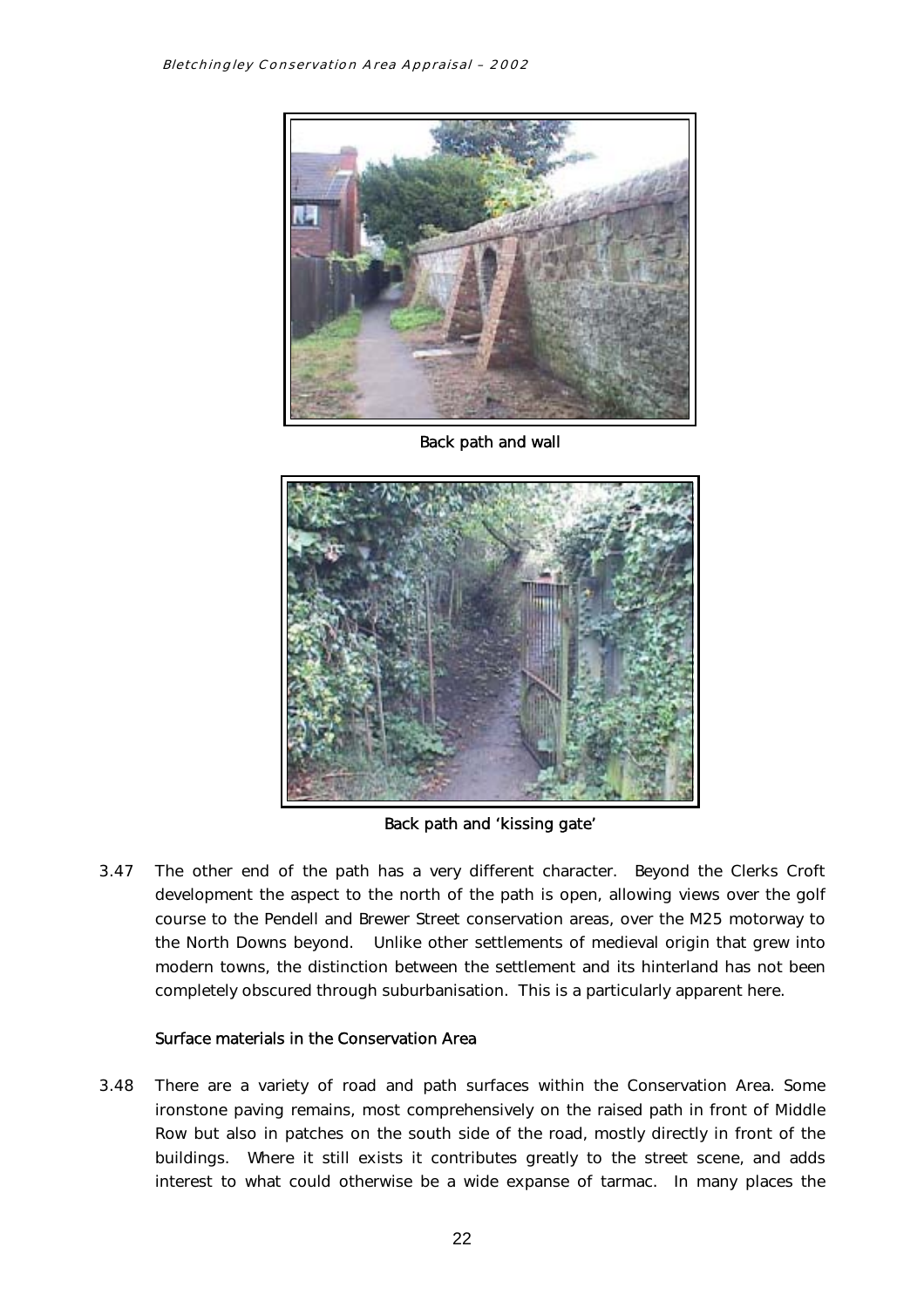<span id="page-24-0"></span>stones have been dislodged or removed, or have generally not been well maintained.<br>This detracts from the general appearance of the conservation area.

- patches of paving and the road. This is emphasised by its width, and the fact that the road itself is wide at this point. Some variation in surfacing material, providing a contrast between the carriageway and the adjacent area, would lift this whole area. It 3.49 The other main detracting feature is the poor standard of road surface between these could also complement the newly planted line of trees, and create a feature out of an area that is currently no more than a car park.
- 3.50 The road surface and pavements elsewhere in the village are of varying quality, and Church Walk could be re-paved using a more distinctive surface, to include an element of ironstone paving, though due regard would need to be given to its suitability for location and any variation in material should be subtly executed to ensure that an could in many places benefit from the use of more appropriate materials. For example, pedestrians. In all cases, however, the materials used should be appropriate for the unduly 'busy' floorscape is avoided (see paragraphs 4.15, 5.3 and 5.4)

#### Street furniture and highway signage

- 3.51 The quality of the street furniture in the conservation area is variable, and there is scope for improvement. A number of opportunities for enhancement have been identified through the townscape analysis (see Part 5 – Future Action).
- $3.52$  information purposes. However, in places the visual intrusion caused by multiple signs It is recognised that highway signs are required by the highway authority for safety and is very unfortunate. One of the worst places is the junction of Church Lane and the High Street where a clutter of signage completely dominates.



Signage at Church Lane/High Street junction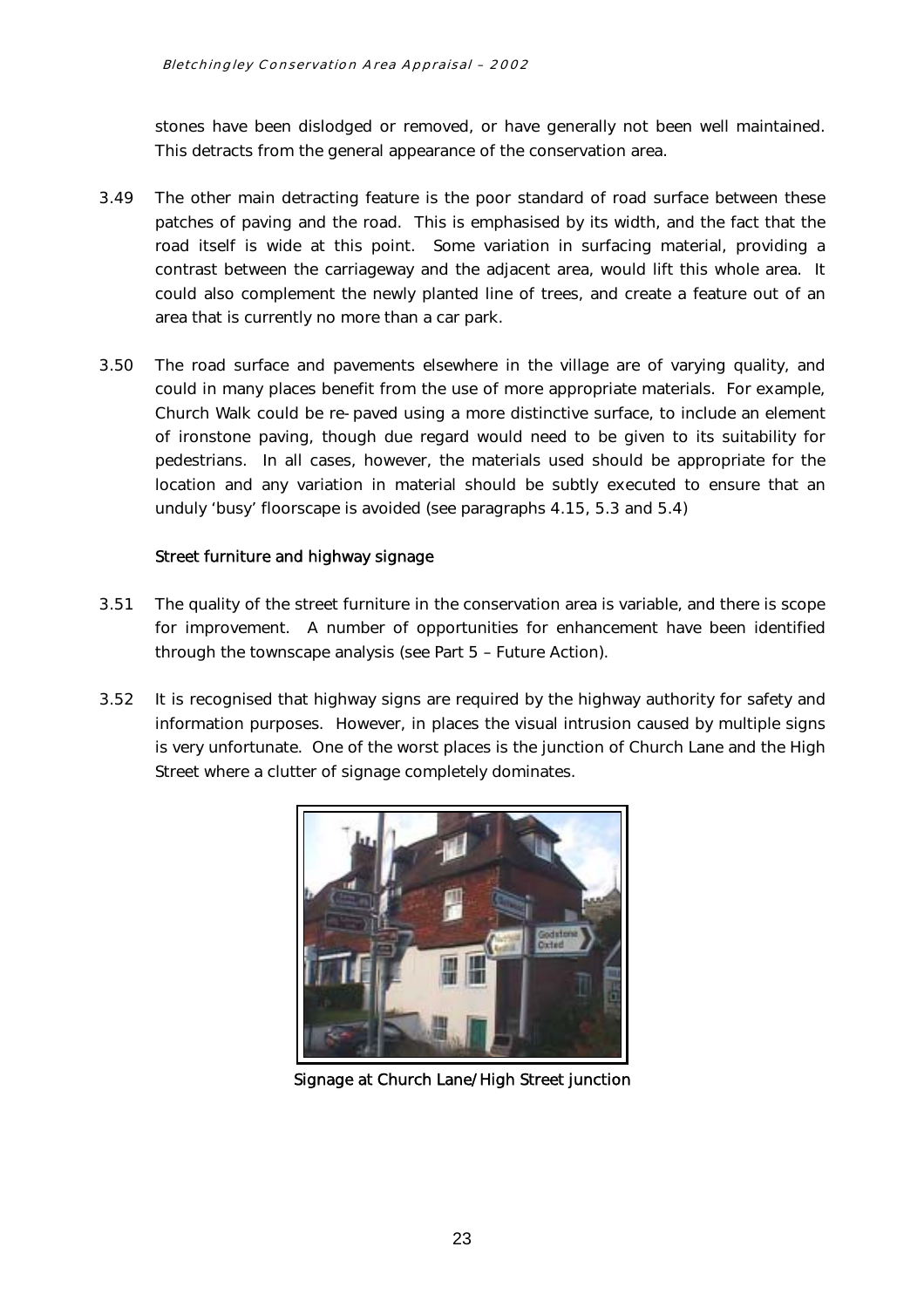#### <span id="page-25-0"></span>Part 4 – Defining Features

- 4.1 Part 3 of this document provided a detailed analysis of the conservation area, and identified the features that give it its special character. This section will draw together these defining features.
- need not slavishly copy those around them, but should be informed by the local context. historic setting, and draw their inspiration from styles, materials and detailing around 4.2 The purpose of conservation area designation is not to stifle innovation in design. Many conservation areas derive their special interest and character from a variety of building styles and materials, representing many different periods in history. New buildings Cutting edge architecture involving alien building forms and materials is, however, unlikely to be appropriate in Bletchingley. New buildings should acknowledge their them. Further guidance is available in the design guide for Surrey "Surrey Design" (see Appendix 1 for details).
- 4.3 The use of **brick** as a building and facing material is widespread. From the 18<sup>th</sup> century completely. It has become one of the characteristic features of the village. Similarly the use of plain and decorative **tile hanging** is widespread, notably on the buildings onwards it has been incorporated into existing buildings and used in the construction of new ones. In many cases it has been used to replace the plaster infill of timber framed medieval buildings (for example Nicholas Woolmer) or has obscured the framing comprising Middle Row.





Example of 'fish scale' tiling Tile hanging in 'diamond' pattern

 of brick, the colour and texture is important and the District Council in approving the use of materials will take this into account. In certain circumstances (ie. in new 4.4 The local clay produced bricks and tiles with a rich orange hue, and this has become one of the defining features of the conservation area. Where new development involves the use of brick, it should be of an appropriate colour and texture to ensure successful integration with the townscape. Tile hanging can also be successfully integrated into new development, as demonstrated in the St Marys Walk development, though the use of shaped tiles should be kept to a minimum to avoid over elaboration. As with the use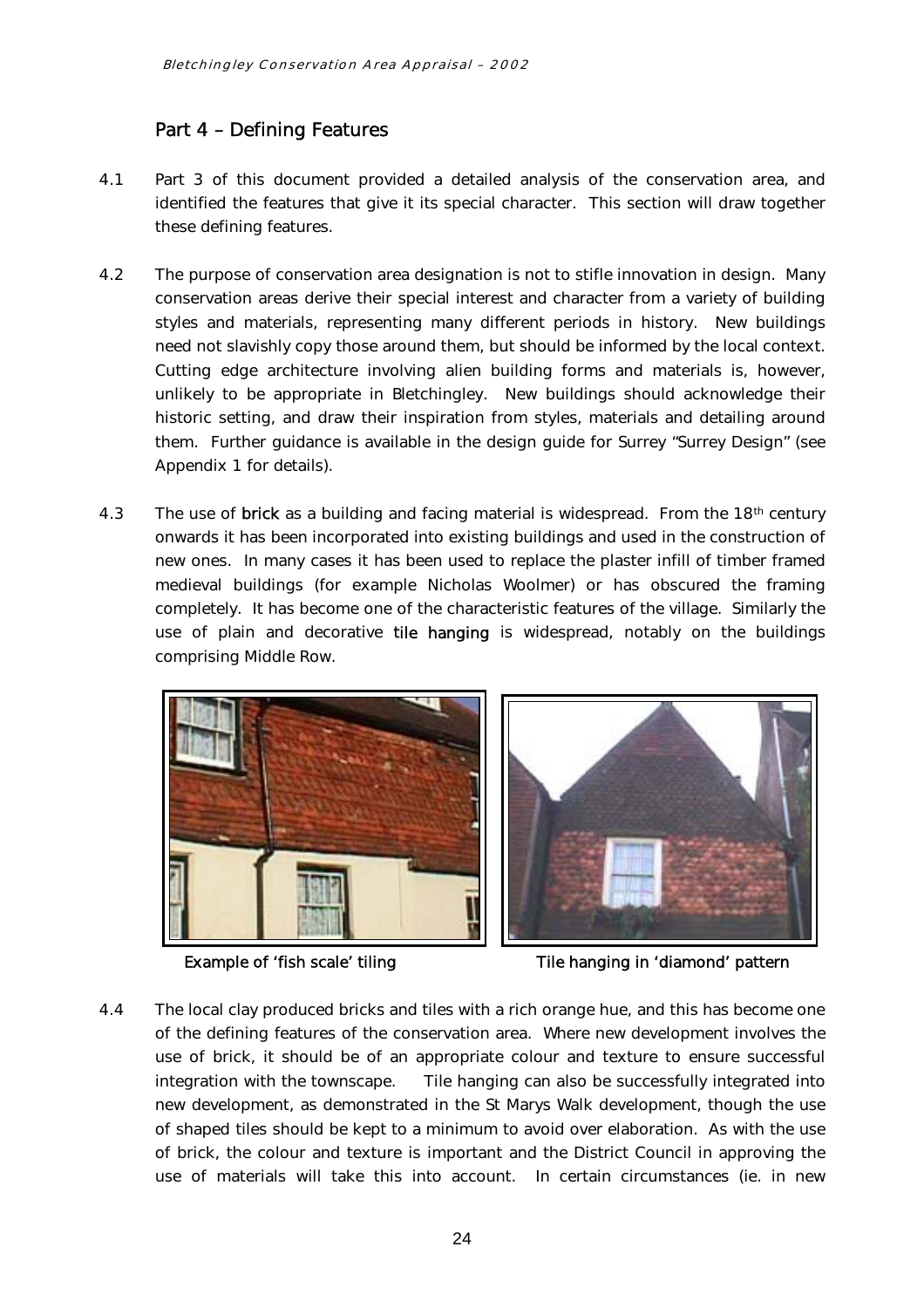buildings in particularly prominent parts of the conservation area) the use of hand made clay tiles may be required.

- 4.5 as a **roofing material** and again it is important that where they are being used in new District Council may require these to be handmade clay roof tiles. Slate has also been used, generally on those buildings which were extensively 'modernised' in the 19th century (for example, Norfolk House and Poplar House). It is has not become a familiar part of the local scene, unlike other villages locally where the arrival of the railway Plain clay tiles (as opposed to pantiles, which are not found locally) are also widely used development, an appropriate colour and texture is used. Depending on the location, the brought about rapid expansion and mass use of imported slate.
- 4.6 Stone is a less commonly found building material in Bletchingley. The local green/grey century is now largely absent in the street scene. It can be found, hidden behind render weathering of (and recent repairs to) the only non rendered cottage in the Brittens sandstone (Reigate Stone or Nutfield Stone) has been mined or quarried from the Reigate area since the Norman period and despite its apparently wide use in the 19th (for example nos. 122 – 132 Brittens Cottages) and on less prominent parts of buildings (for example on the extension to Norfolk House), but its soft nature has meant that it is less favoured for exposed exteriors of buildings. This is illustrated by the extensive Cottage group (no. 120 High Street).
- maintenance is strongly encouraged, and any stone element of a new development (for 4.7 Nevertheless it remains an important local building material and forms the main component of a number of boundary walls. Where it survives its retention and example in the creation of boundary walls) should be of local sandstone. Flint is not a local building material and should be avoided.
- 4.8 Windows make a significant contribution to the appearance of buildings and to the character of the conservation area. A variety of window types is represented in Bletchingley, some of which are illustrated below:



Sash windows with glazing bars Leaded casement window

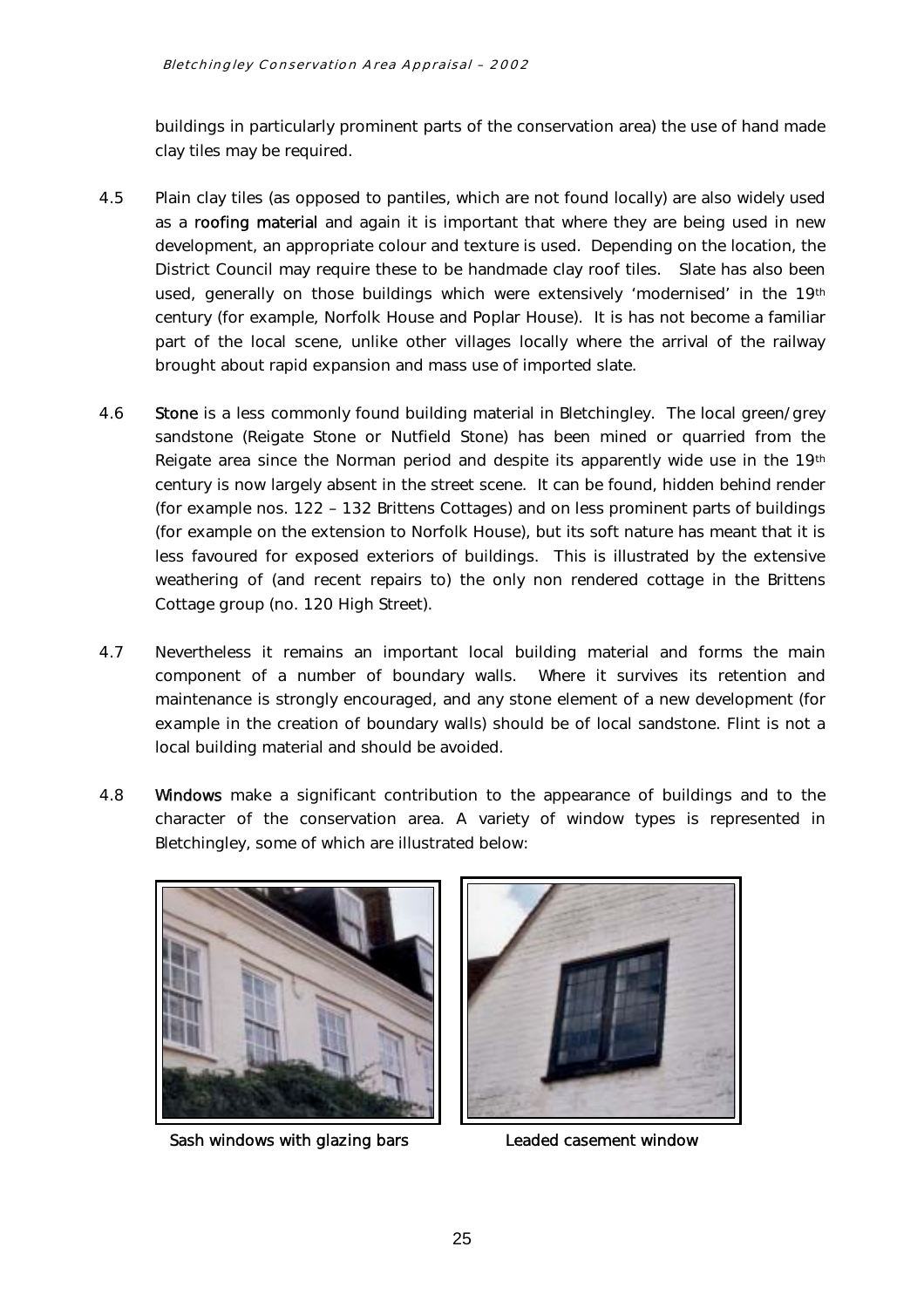

Examples of windows with timber casements

- 4.9 Windows in new buildings and extensions should draw on the styles found locally. Windows in existing buildings should be repaired wherever possible, using matching other windows in the building in terms of design, materials and finish. Sealed, double glazed uPVC units should be avoided. Further guidance can be found in Surrey County Council's advisory leaflet 'Windows in Historic Buildings' (see Appendix 1 for details). materials. Replacement windows should be in the same size of opening, and respect
- 4.10 Some are particularly distinctive, such as the Old Butchers Shop at the top end of Church Walk and, of a more recent date, Nos 1-3 High Street on the corner of Outwood Lane The retention of traditional shop fronts is important to the character of the village. and the High Street.



Former Selmes' butchers shop, Church Walk

4.11 Generally the survival of shopfronts, even where any retail use has long since ceased, enables something of the former commercial importance of the village to be retained.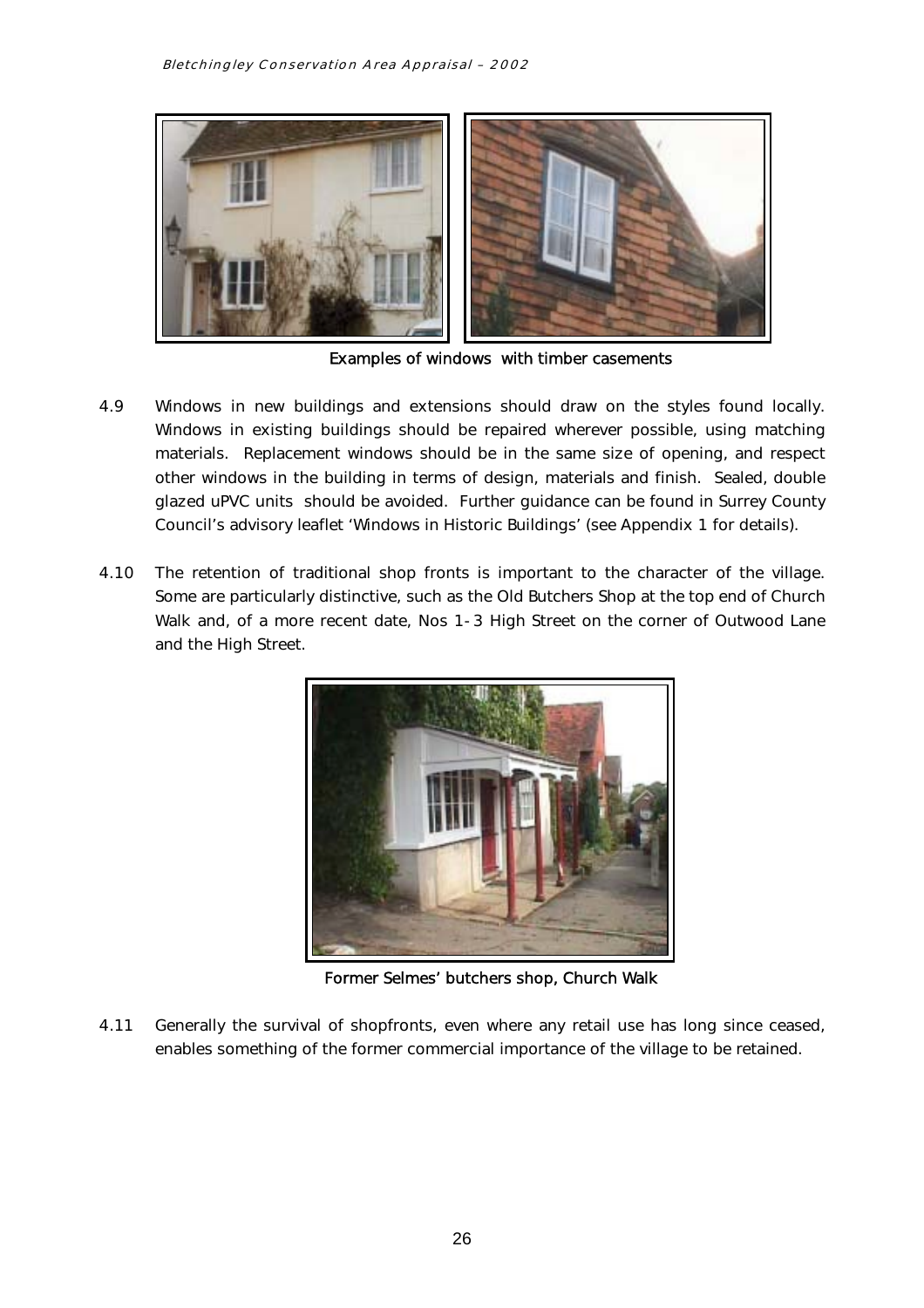

96 High Street

 possible they should be retained and remain free from the clutter of aerials and satellite dishes. New residential development can be enhanced by the inclusion of chimneys, 4.12 Chimneys and their pots contribute to the character of the conservation area. Where though their proportions should reflect those found in the village.



Chimneys and chimney pots

4.13 The relatively steep **pitch** of many of the roofs in the conservation area is also a characteristic feature. This should be respected where new buildings are introduced.



Typical example of roof pitch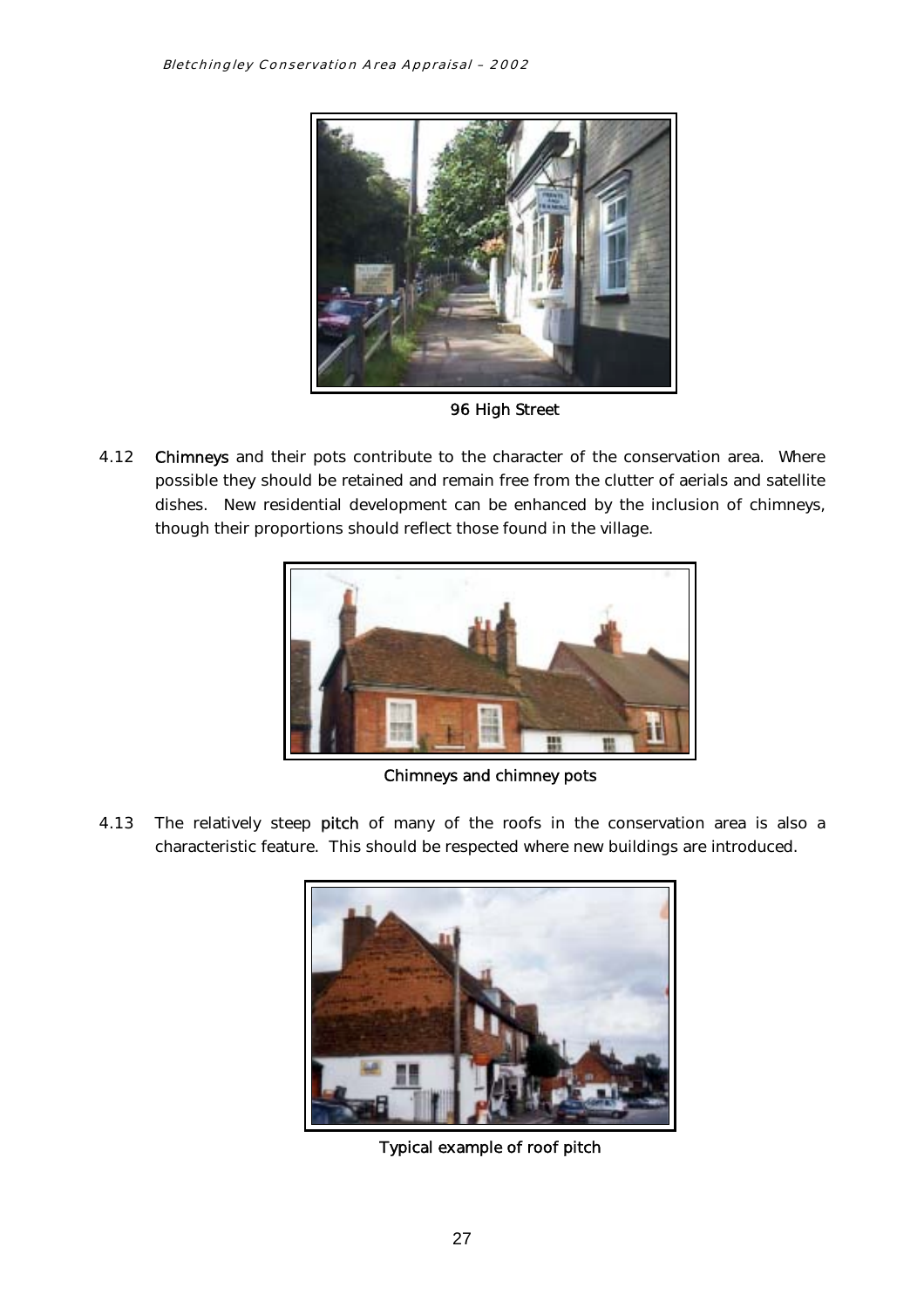4.14 Many houses open directly onto the road or footpath, some with brick steps. This is characteristic of the village. Where there is some form of enclosure, these boundaries characteristic of the village. Where there is some form of enclosure, these **boundaries**<br>vary from brick and stone walls, to iron railings. Picket fencing has been used at the western end of the village. These features add to the interest of the conservation areas and their retention and maintenance is encouraged. Wherever possible new or replacement boundaries should use of traditional materials. In particular the remaining delineation of the burgage plots, and the wall to the 'back path' (see paragraph 3.46) should be preserved and maintained.





Examples of walls and railings





 tightly packed together. Its use in hard landscaping schemes for new development is encouraged, in conjunction with other suitable surfaces such as gravel dressed asphalt. 4.15 The traditional paving material is ironstone which outcrops locally, usually in association with sand. The ironstone fragments are laid sideways on, embedded in sand, and Larger sandstone blocks are also used (for example in the cross overs either side of Norfolk House). Granite sets should be avoided, as should flagstones (for example York stone).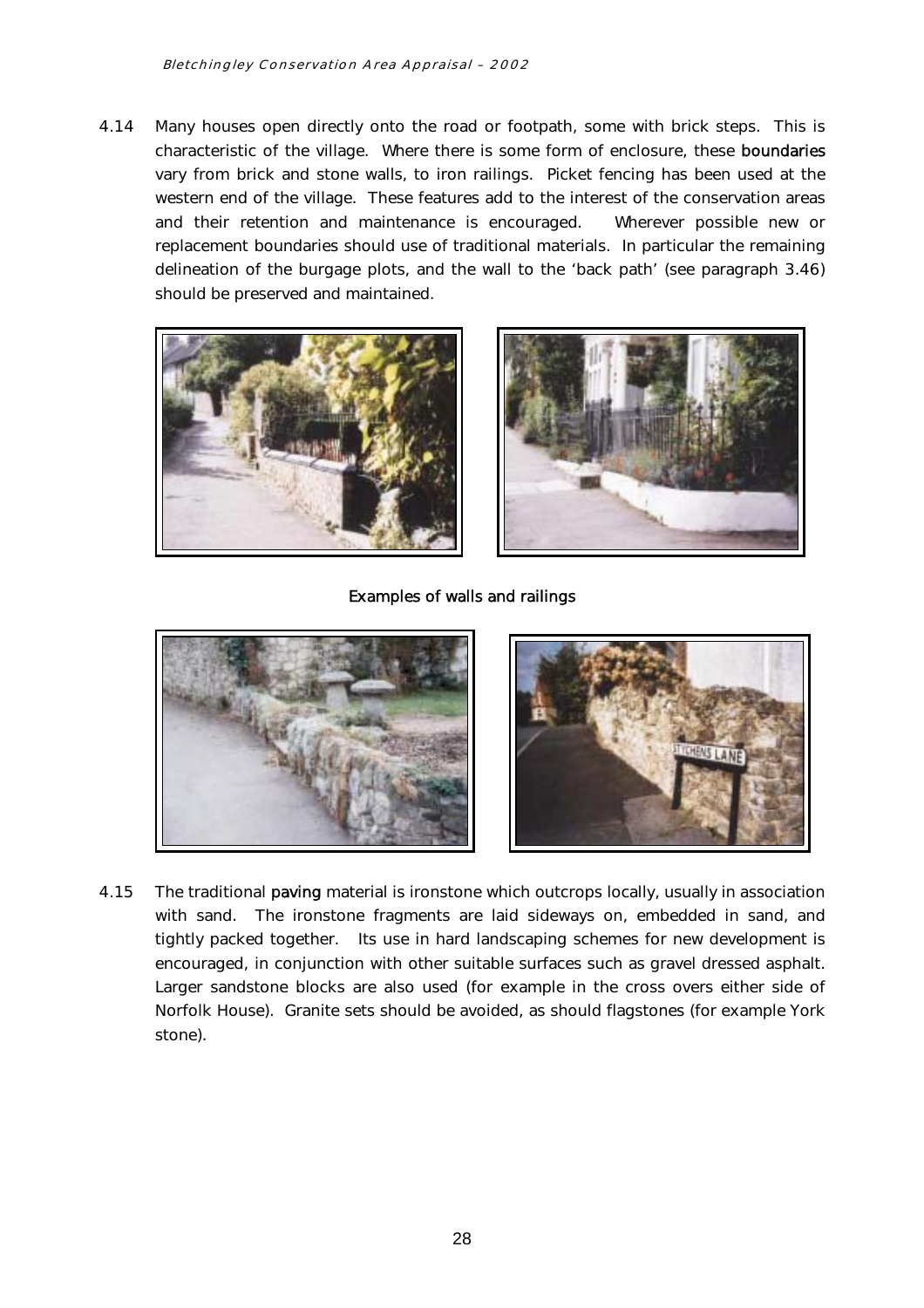

Ironstone pavement

#### In Summary

- many medieval buildings, particularly in the central core (Middle Row and Church Walk) 4.16 Central to the character of Bletchingley are the physical links back to the medieval market town it evolved from. The wide market place, and the survival of features such as the regular burgage plots and thoroughfares (Church Walk, back path, alleys or 'ginnels' between buildings) all contribute to this special character. The survival of so helps to reinforce the feeling of an early town that more or less stopped growing.
- 4.17 A whole host of small features together make a significant contribution to the individual retained. The sensitive treatment of new development will ensure that this character is character of the Bletchingley conservation area. The protection and maintenance of these sometimes vulnerable features is vital if the special character of Bletchingley is to preserved and enhanced.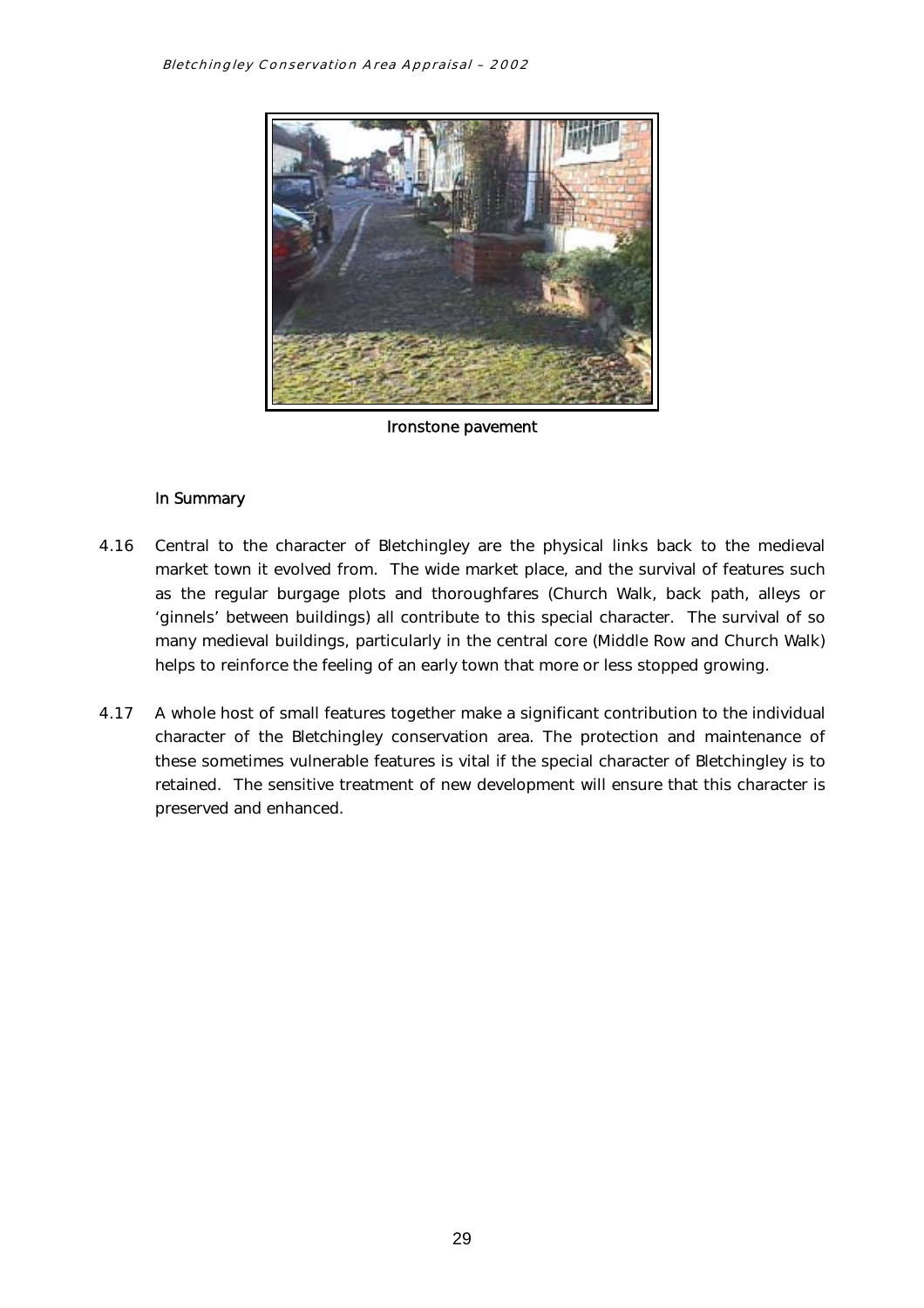#### <span id="page-31-0"></span>Part 5: Future Action

#### Review of boundaries

- 5.1 A number of additional areas for inclusion within the conservation area have been proposed through consultation on the draft Appraisal. These were:
	- $\pmb{\mathsf{x}}$  Grange Meadow and the Plough PH, east of the current designated area;
	- $\pmb{\mathsf{x}}$  . The area comprising the castle, south west of the current designated area;
	- $\pmb{\mathsf{x}}$  The back path to the north of the conservation area; and
	- $\pmb{\mathsf{x}}$  The area containing Clerks Croft and Knights Cottages (either side of Church Lane, on north east corner of conservation area)

 The Council does not intend to undertake a review of the boundary at this time. However if a need for review is identified in future, and the necessary resources are made available, these suggestions will be given full consideration.

 $52$ It should be noted that no areas were suggested for removal from the conservation area, and none were identified as a result of the townscape analysis. The Council is therefore satisfied that the current extent of the conservation area remains reasonable and defensible.

#### Liaison with the highway authority

- number of projects have been identified for implementation through a phased improvements for pedestrians and cyclists, and improvements to enhance use of public 5.3 Surrey County Council has an ongoing programme of highway and other associated improvements along the A25 corridor. Through the A25 Route Management Study a programme of work. These include highway safety schemes such as the introduction of 'gateways', traffic management schemes and environmental enhancements, various transport. Public consultation on these proposals was conducted in 2000, and some of the measures proposed for Bletchingley have been implemented.
- Bletchingley, and in particular those affecting the conservation area. It will also seek to as a reduction/rationalisation of highway signs, a rationalisation of parking and the repair/reinstatement of facilities such as the steps on the northern side of the High reminded of the significant contribution that the ironstone paving makes to the 5.4 The District Council will seek to influence the design of schemes that are put forward for encourage the implementation of other improvements identified in this appraisal such Street (see paragraph 3.26. Through this appraisal the highway authority will be conservation area and the importance of retaining and maintaining those areas for which it is responsible.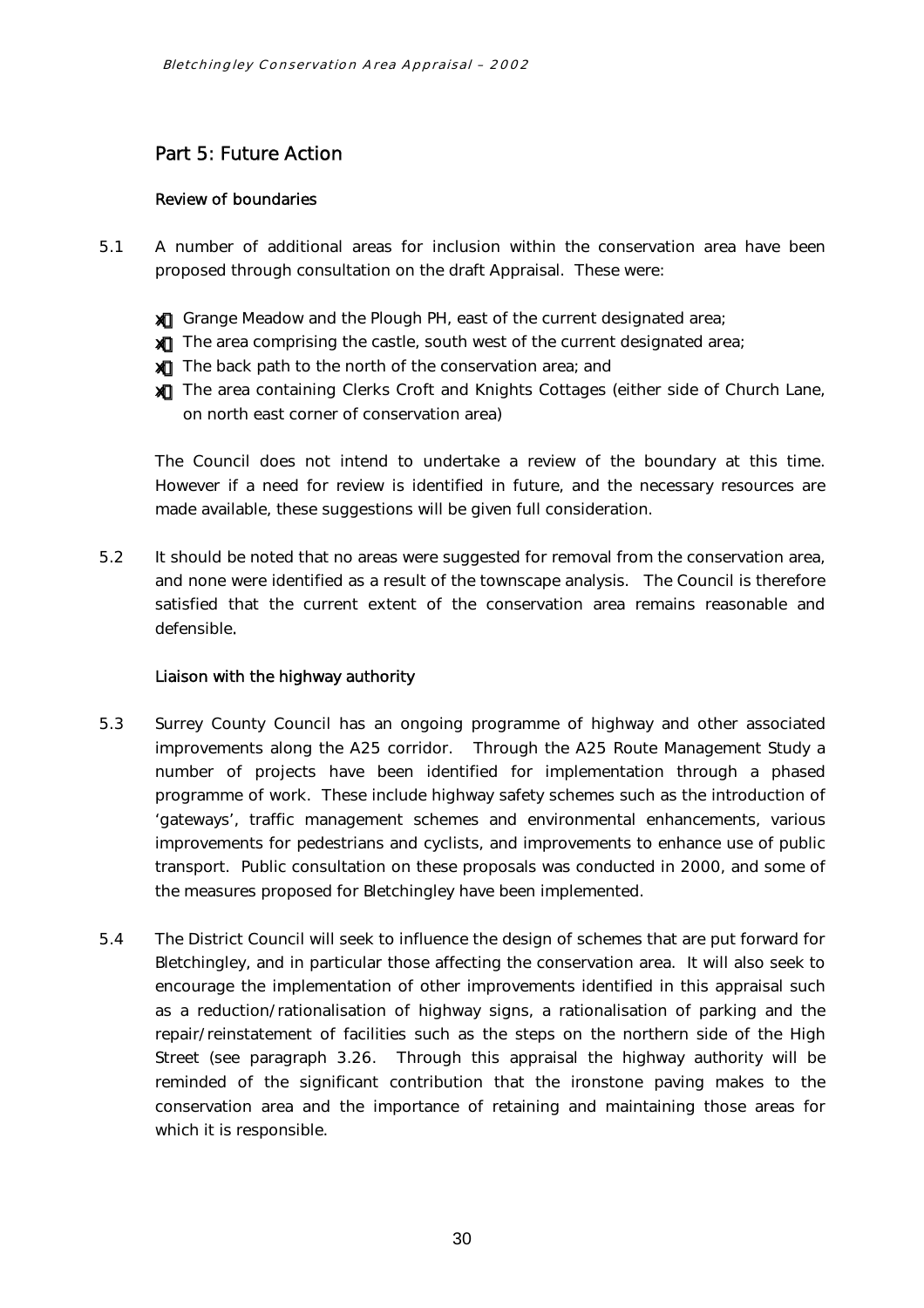#### Other Statutory Authorities

- conservation area. A copy of this Appraisal will be forwarded to the relevant service 5.5 Statutory authorities are not generally subject to control by the local planning authority, although the provision and maintenance of their services can have an impact on the providers to highlight the need for sensitive treatment within the conservation area.
- 5.5 The visual impact of overhead lines has been highlighted in this Appraisal. The Council will encourage the relevant service providers to underground their services where may also impact upon features such as the ironstone paving, and this would also have possible, though it is recognised that this will incur additional costs. Undergrounding to be taken into consideration.

#### Responsibility for ironstone paving

- $5.7$  remains unclear. It is understood that in some instances the paved areas form part of variable. Responsibility for the sections of ironstone paving on the south side of the High Street the properties fronting the High Street, though the exact legal position has yet to be established. Initial research indicates that they are not the responsibility of the highway authority. The level of maintenance of the cobbled areas is therefore haphazard and The highway authority has however confirmed that it is responsible for the pavement on the north side of the High Street, in front of Middle Row.
- the conservation area. Its retention through appropriate repair and maintenance is individuals and organisations could then be undertaken, subject to the availability of conservation area. Further work is required to establish the legal position in respect of 5.8 As identified in Part 3 of this Appraisal, the ironstone paving is a distinctive feature of therefore a vital element of the overall preservation and enhancement of the ownership and maintenance. An enhancement scheme involving the relevant funding. The possibility of funding through the Local Heritage Initiative scheme could be investigated.

#### Local Working Group

 5.9 A local group comprising representatives of the Parish Council and Blechingley Historical and Conservation Society has been established. It is hoped that this group will pursue some of the enhancement schemes identified in this Appraisal and help to bring about their implementation. Where resources permit, this Council will support the work of this Group with officer time and advice.

#### Responsibilities of Owners and Occupiers

 $5.10$  development should be such that the appearance and character of the conservation area This Appraisal has identified the buildings, open spaces and individual features that define the character of the conservation area. The siting and design of new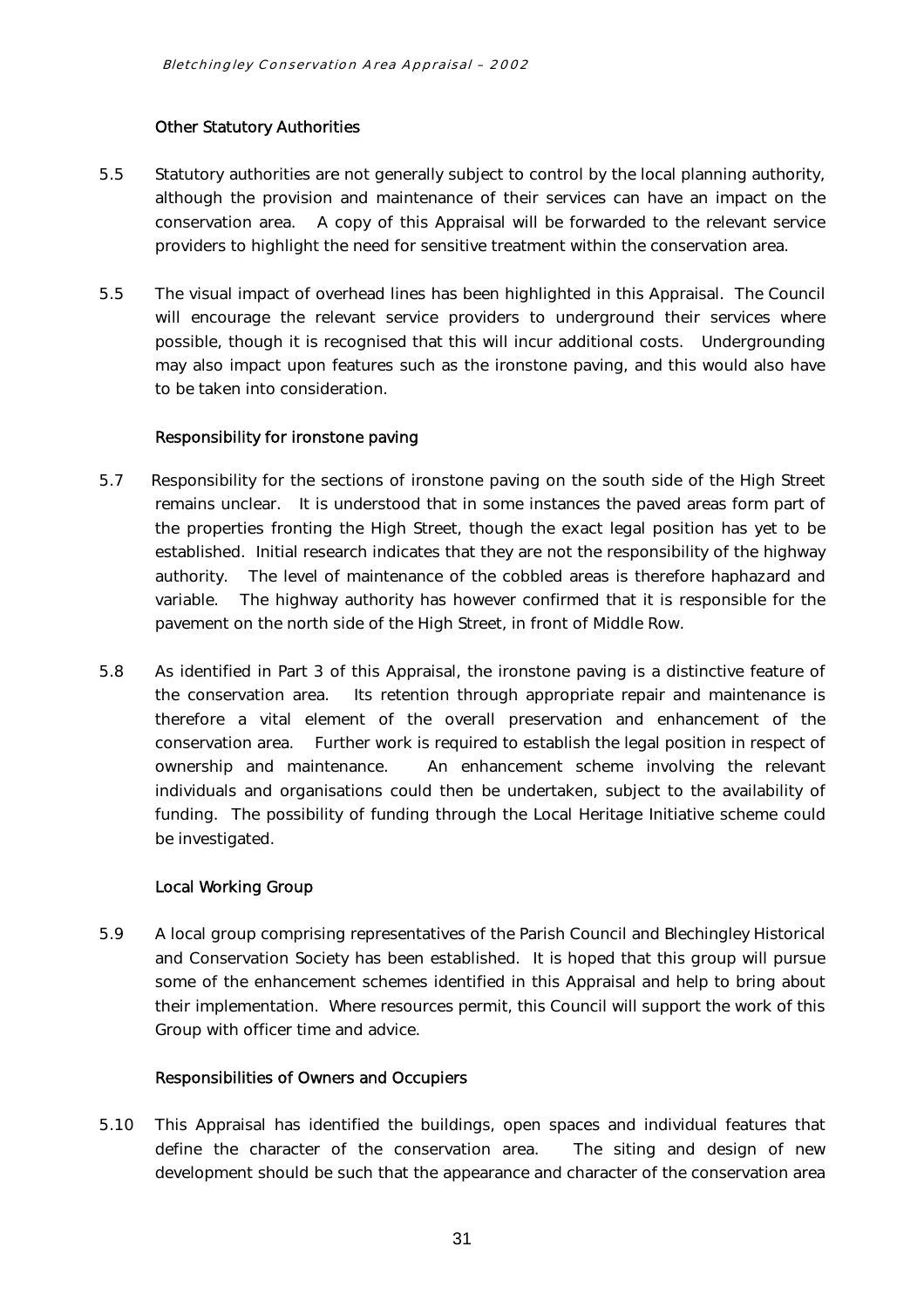is preserved or enhanced, and this Appraisal will be used to assess whether development proposals achieve this aim.

 aware of the contribution that they can make to the preservation and enhancement of the conservation area. This can be achieved through the retention of features such as chimneys and chimney pots, boundary walls and windows, the use of appropriate 5.11 It is hoped that residents and other occupiers will, through this Appraisal, be made materials in new build and repairs, and the general maintenance of properties and land.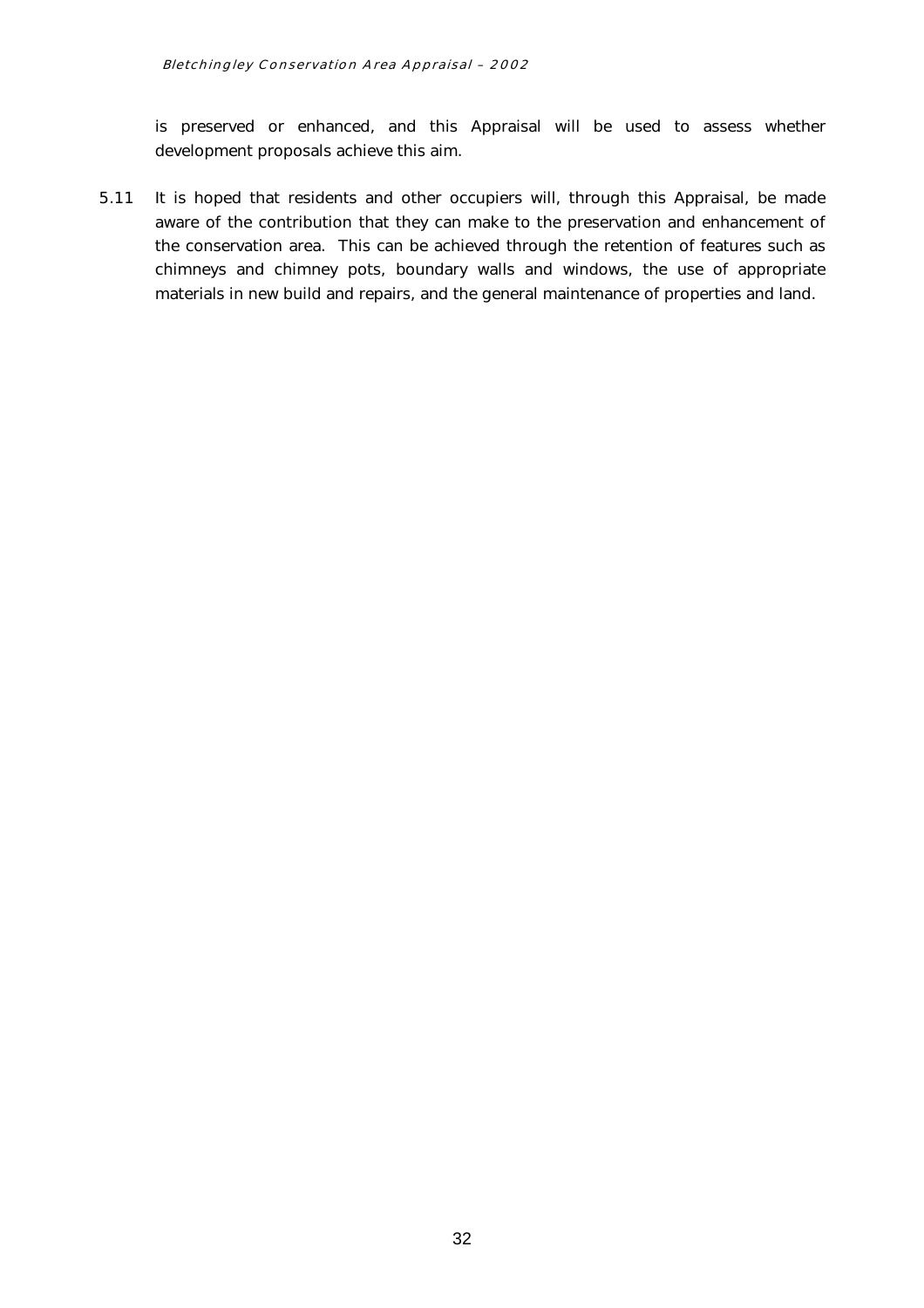#### <span id="page-34-0"></span>Part 6: Statement of Consultation

- 2001. The closing date for comments was 9th November 2001. Information leaflets designation and invited comments on the draft appraisal. 6.1 The draft version of this Appraisal was issued for public consultation in September were sent to all residential and business premises in the conservation area (approximately 200 addresses). These outlined the purpose of conservation area
- 6.2 Copies of the Appraisal were sent to Bletchingley Parish Council, Blechingley Conservation and Historical Society, English Heritage, Surrey County Council and the SE branch of RIBA. Their comments were invited. A press release was issued and the Appraisal was publicised in the local press in early October 2001.
- 6.3 Officers from Tandridge District Council met with representatives of the Parish Council and Blechingley Conservation and Historical Society on 22 July 2002 to discuss the Appraisal.
- Appraisal.<br>6.4 The responses made to the draft Appraisal have been considered and were reported to the Council's Planning and Environment Committee at its meeting on 14th November  $2002.$ 2002. A number of changes were made to the Appraisal, in the light of these comments.
- 6.5 A summary of the comments and the Council's response to them is available as a separate annex to this document.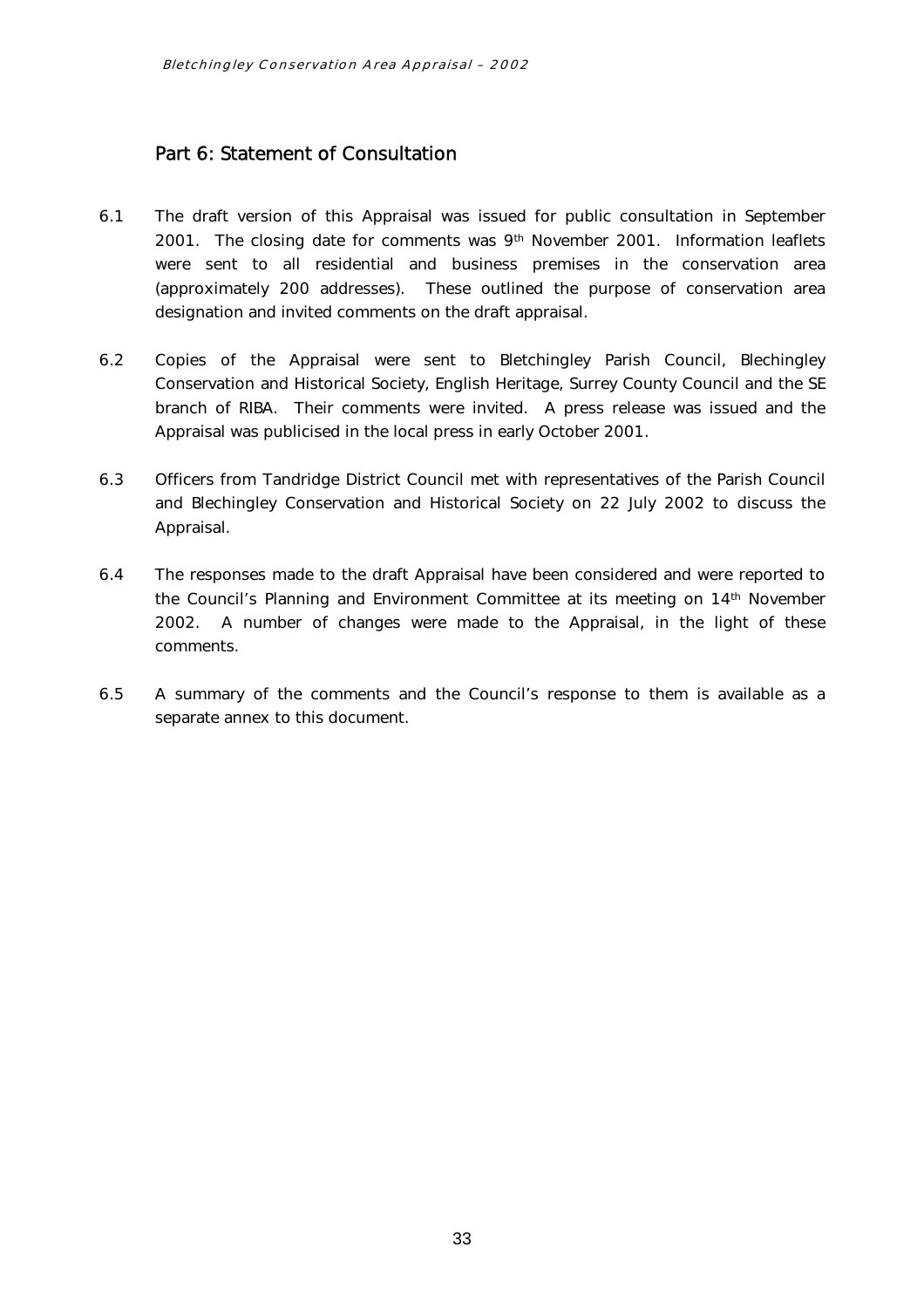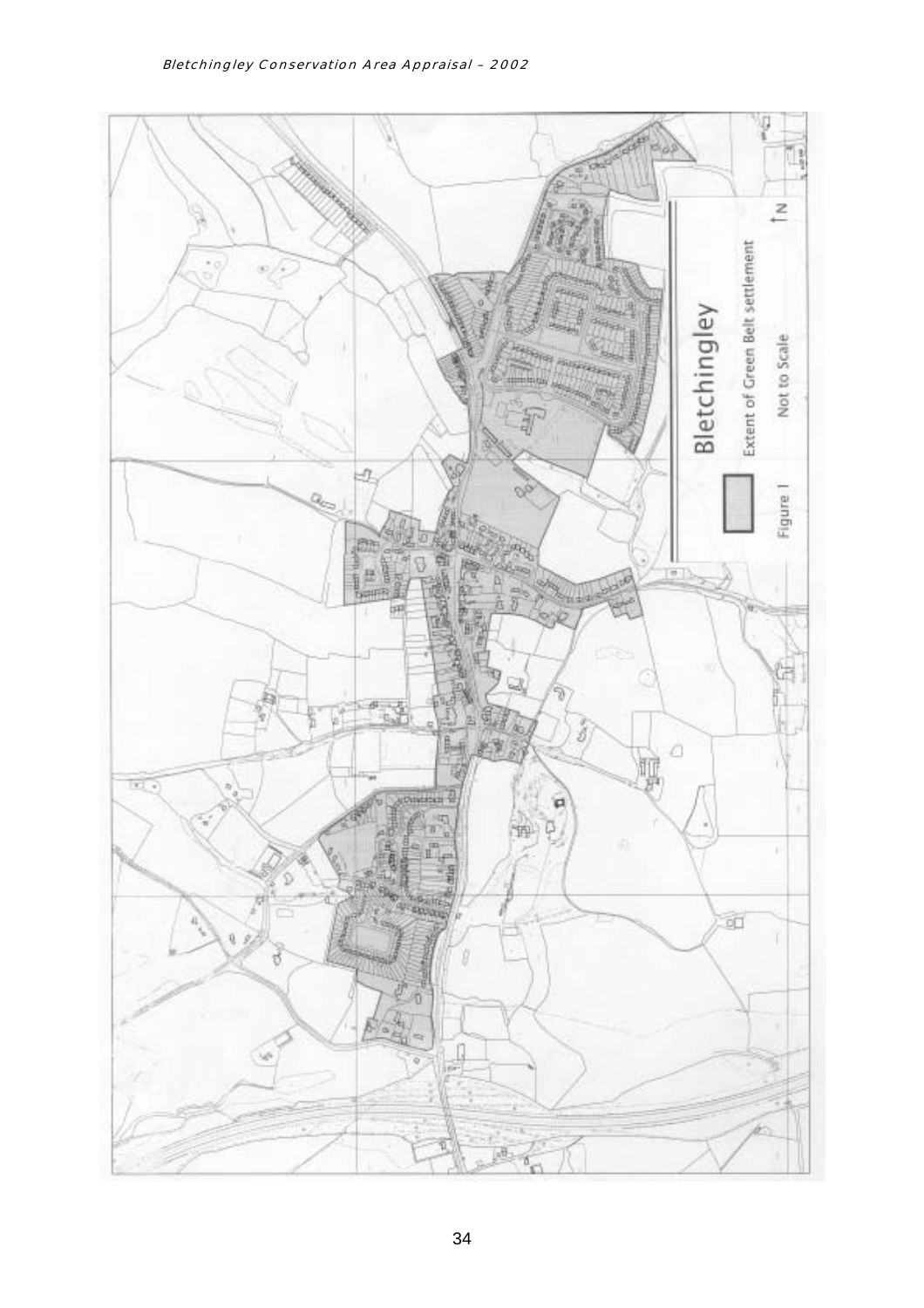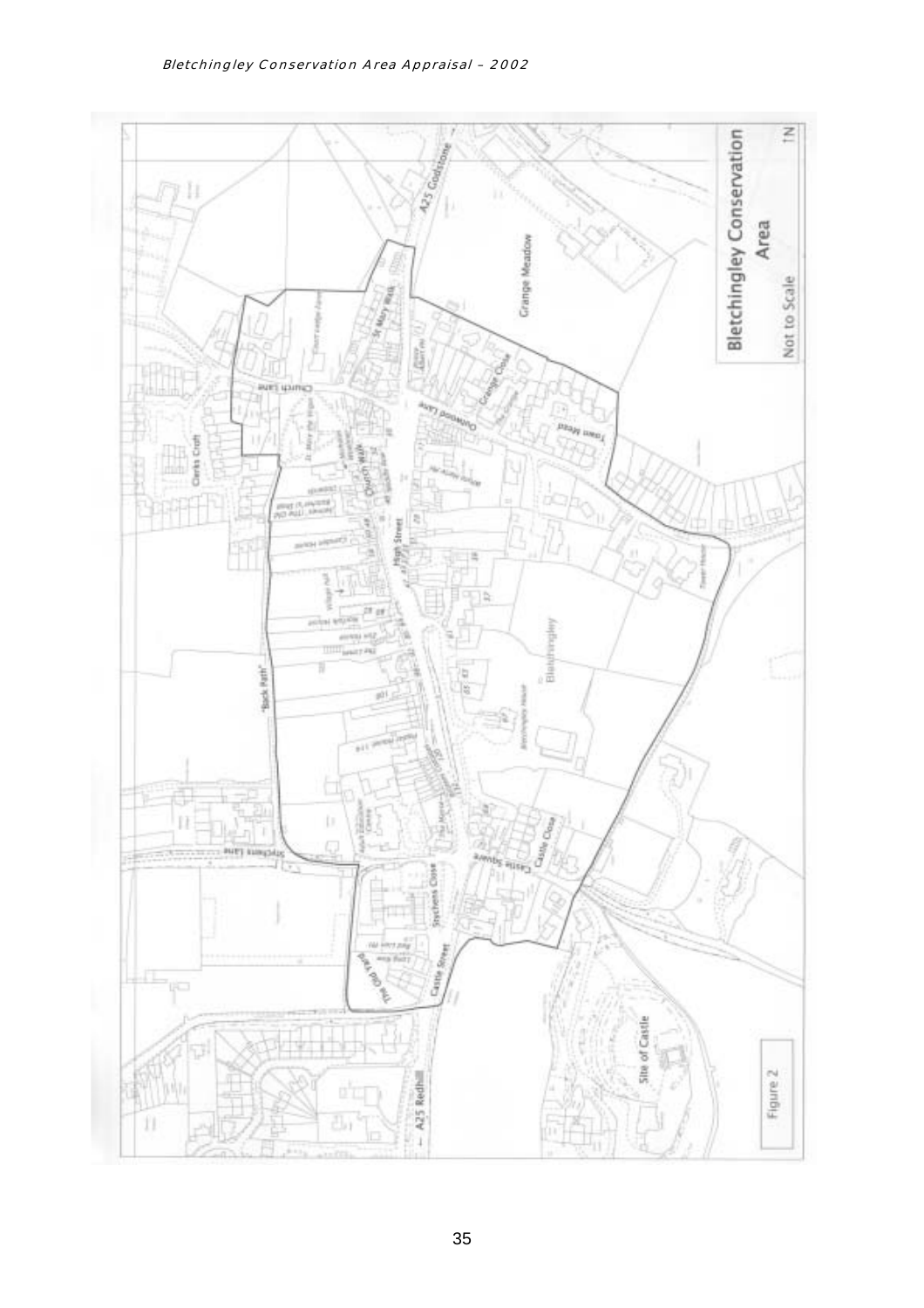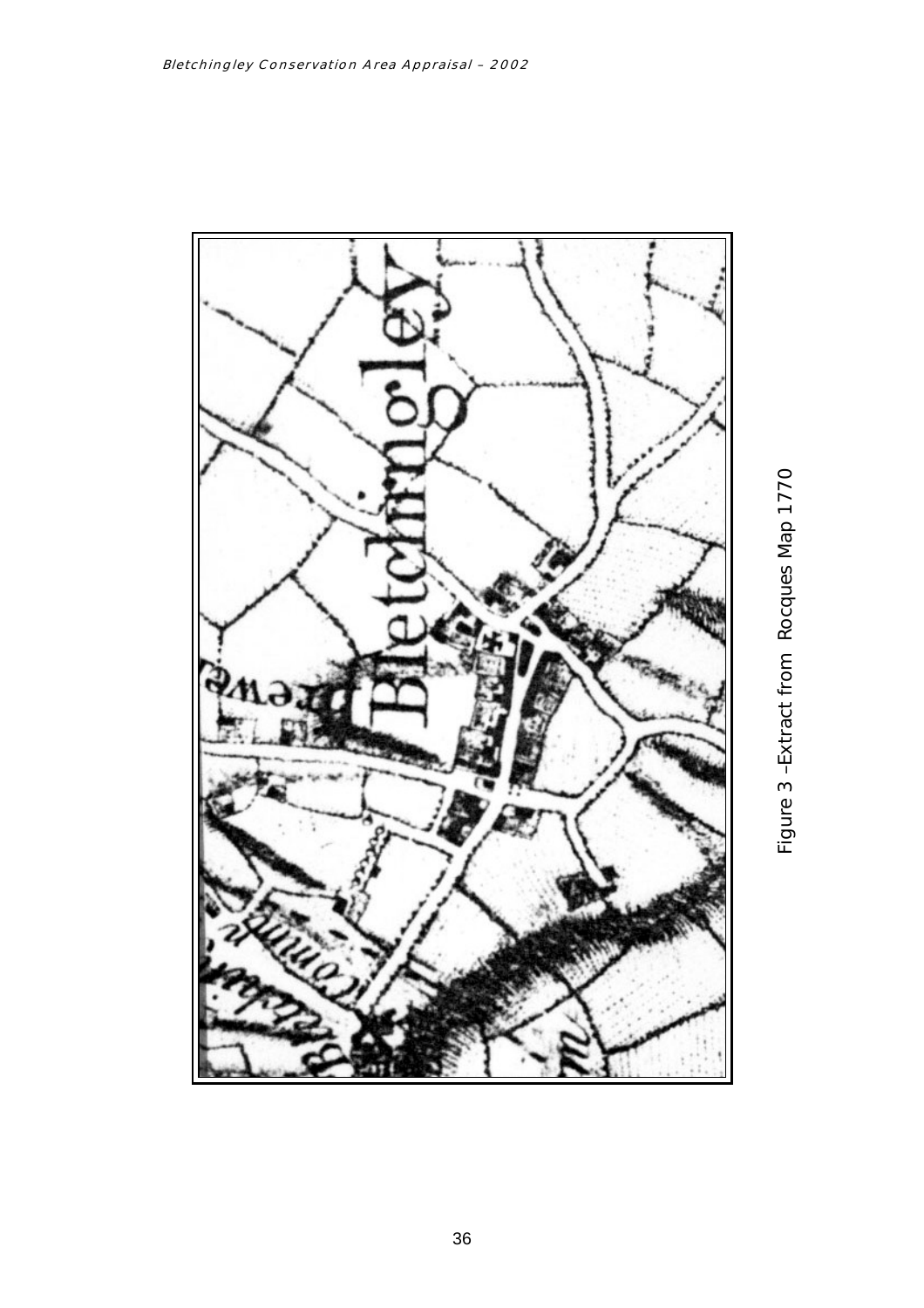

Figure 4 – Extract from Clayton Estate Map – C1760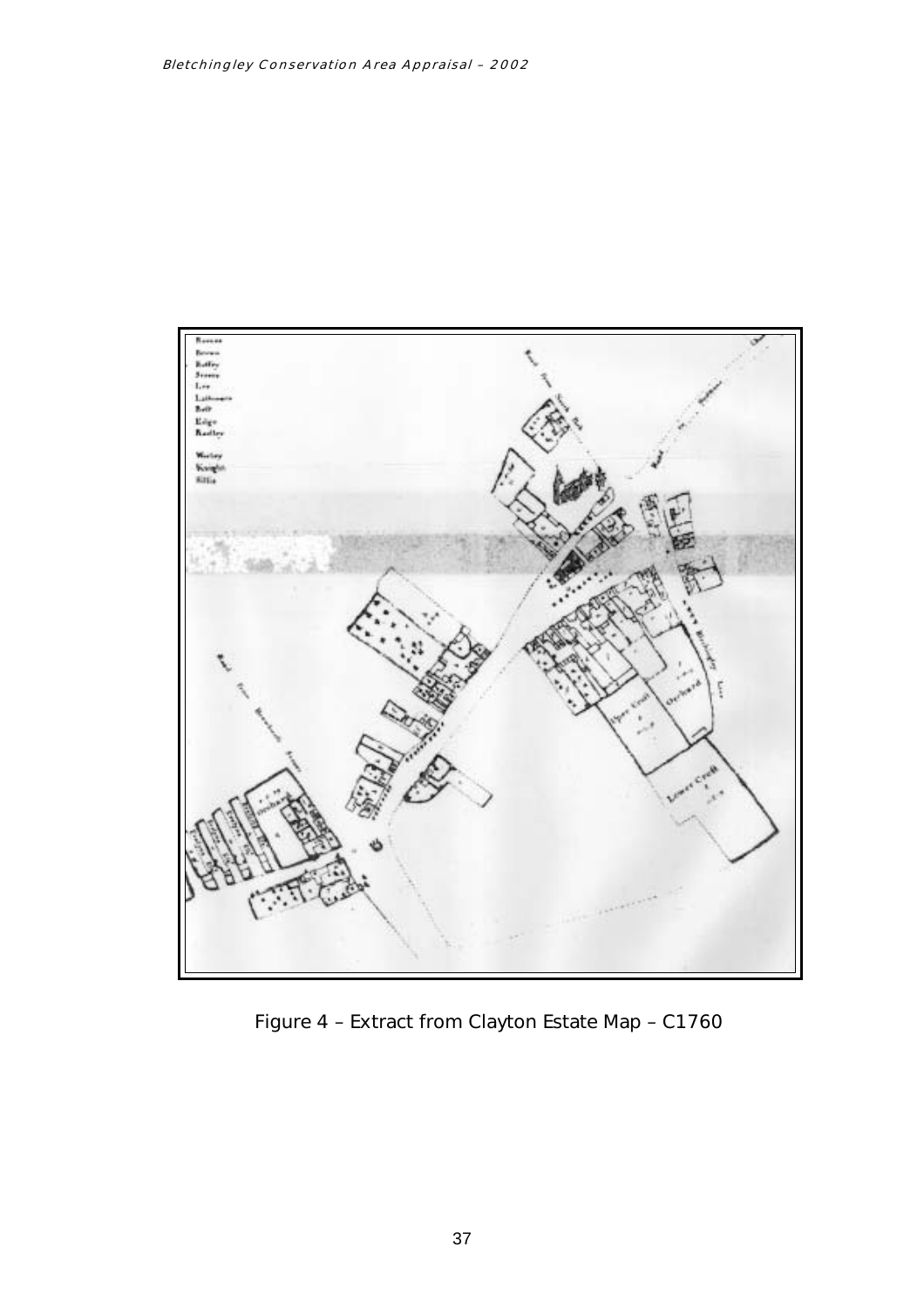